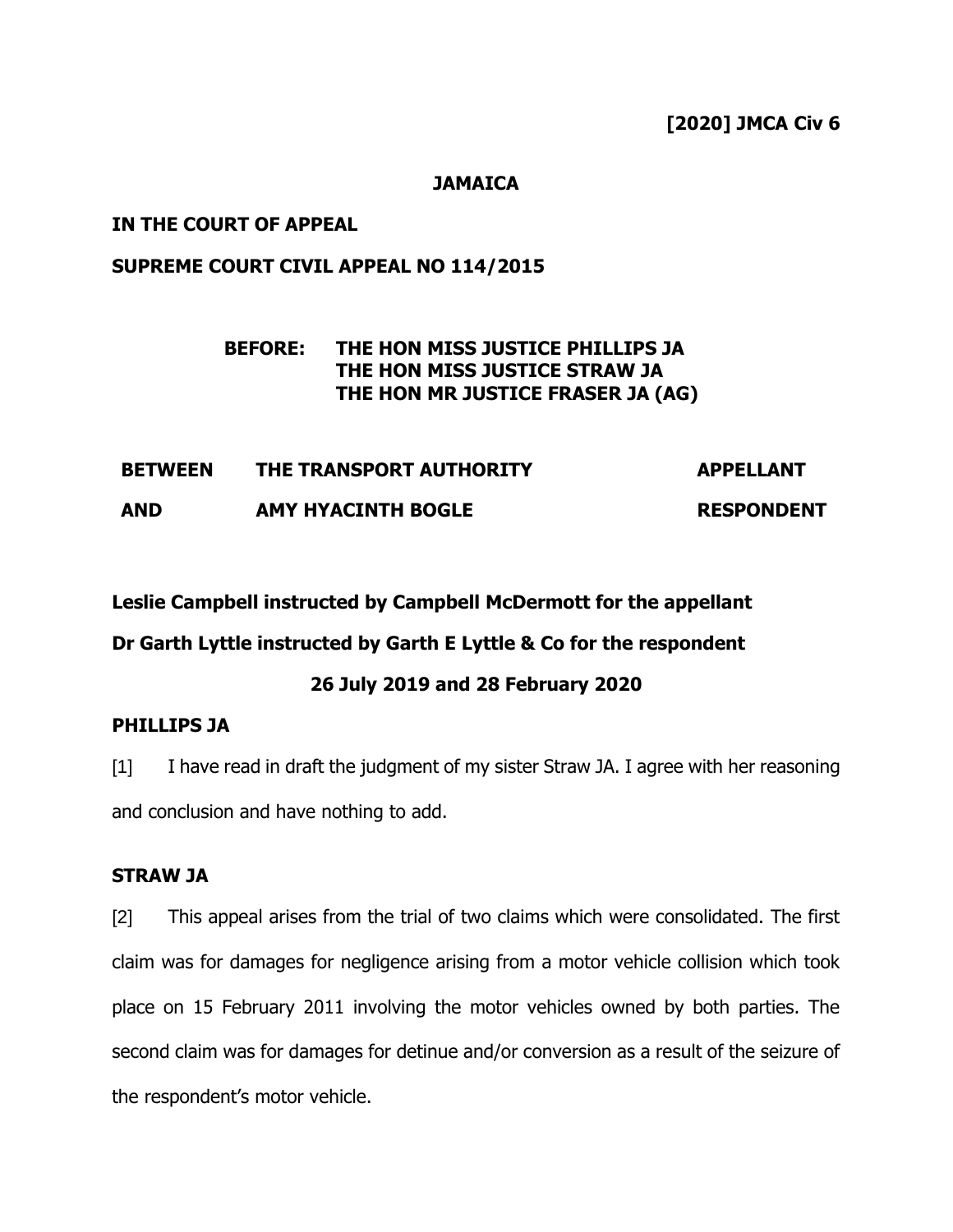[3] In his detailed judgment, K Anderson J found in favour of the respondent in respect of negligence and conversion. The claim for damages for detinue was dismissed. The matter on appeal is essentially confined to the learned judge's finding in relation to the claim for conversion and the award made in damages relevant to that tort.

## **Grounds of appeal**

[4] The notice of appeal filed 20 November 2015 originally contained nine grounds of appeal. However, at the hearing of the appeal, counsel for the appellant stated that the nine grounds could be collapsed into three. Counsel indicated that he wished to proceed on these three grounds and permission was granted. These grounds are as follows:

- 1) That the learned trial judge failed to give due consideration to the evidence before the court which ought to have satisfied that court that the respondent had failed to prove all the elements required under the tort of conversion;
- 2) If, which is not accepted by the appellant, this court finds that there was such proof, then the respondent had failed to prove the consequential loss flowing from such conversion; and
- 3) That the learned judge wrongfully admitted into evidence some paper writings said to be receipts in breach of section 31E of the Evidence Act."

For the sake of expediency, the court will be dealing with grounds one, three and then two.

# **Factual background**

[5] On 15 February 2011, a motor vehicle collision took place along Waltham Park Road in the parish of Kingston, involving the respondent's motor vehicle and a motor vehicle owned by the appellant and driven by an inspector, employed to the appellant.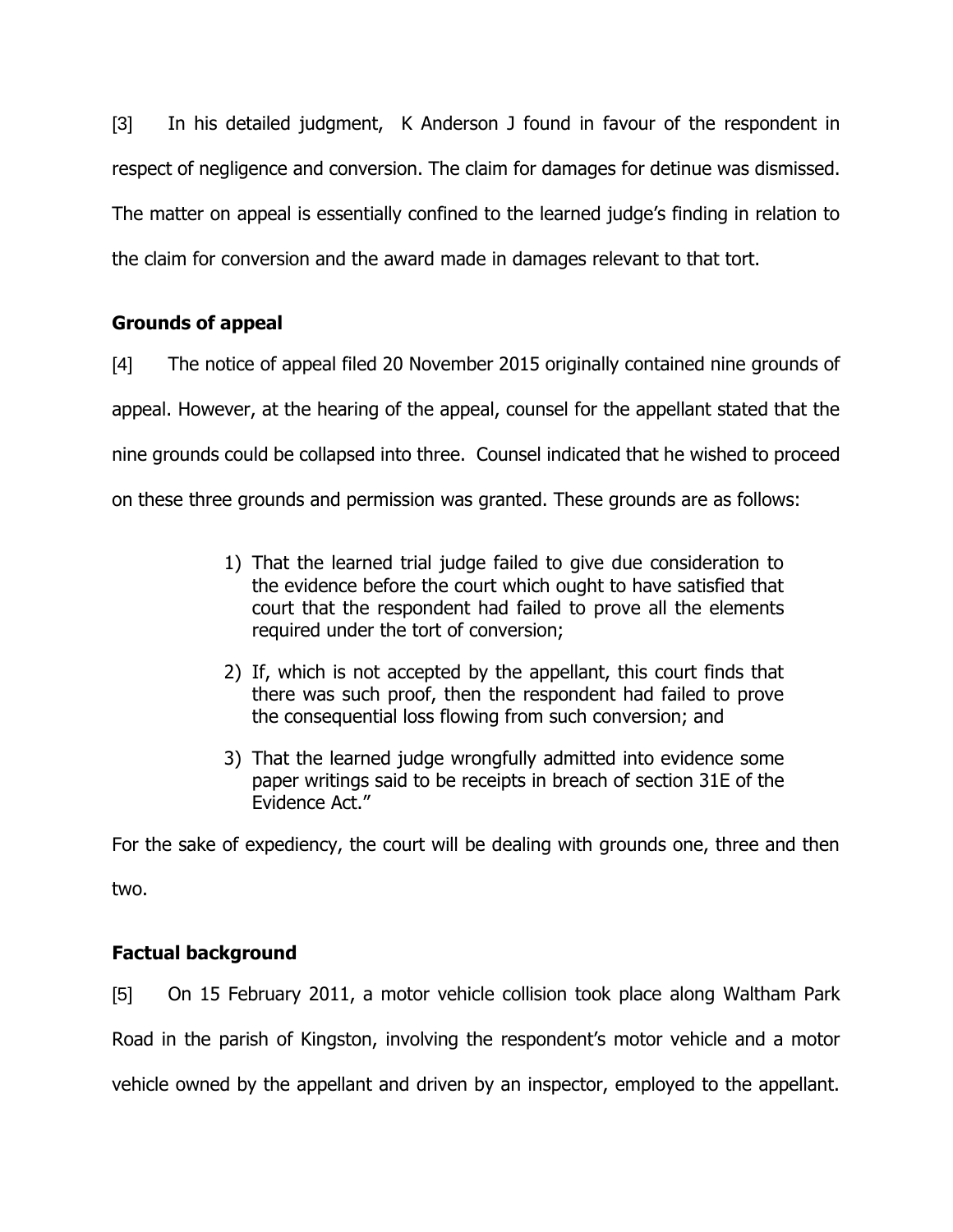After the collision, the respondent's motor vehicle was seized and placed on a wrecker by the appellant's servants/agents.

[6] At the scene of the accident, a warning notice dated 15 February 2011 was issued by Inspector Pauline Saunders to the respondent which indicated that she was warned for prosecution for the following offences, "(1) Operating without a Road Licence (2) No PPV Insurance" in contravention of the Road Traffic Act. Written across the top of the said notice were the words "Lyndhurst Road Pound". The respondent stated that she was subsequently served with two summonses on 23 February 2011 requiring her to attend court on 8 March 2011. These summonses were in respect of the use of the motor vehicle as a public passenger vehicle without a road licence in contravention of section 61(1) of the Road Traffic Act, and without a policy of insurance in accordance with section 4(1) of the Motor Vehicles Insurance (Third-Party Risks) Act.

[7] The respondent attended the Corporate Area Traffic Court in relation to the offences described at paragraph [6] on a number of occasions; 8 March 2011, 20 September 2011, 24 April 2011 and eventually, on 24 April 2012 the matter was dismissed as the Crown offered no evidence and the respondent was discharged. A letter bearing the same date was written by a deputy clerk of the courts to the appellant, advising of same and requesting that the respondent be assisted. There is nothing to indicate whether this letter was received by the appellant.

[8] It appears that an order was made for the respondent's vehicle to be released on bond on 8 March 2011, the very first date that she was before the Traffic Court. This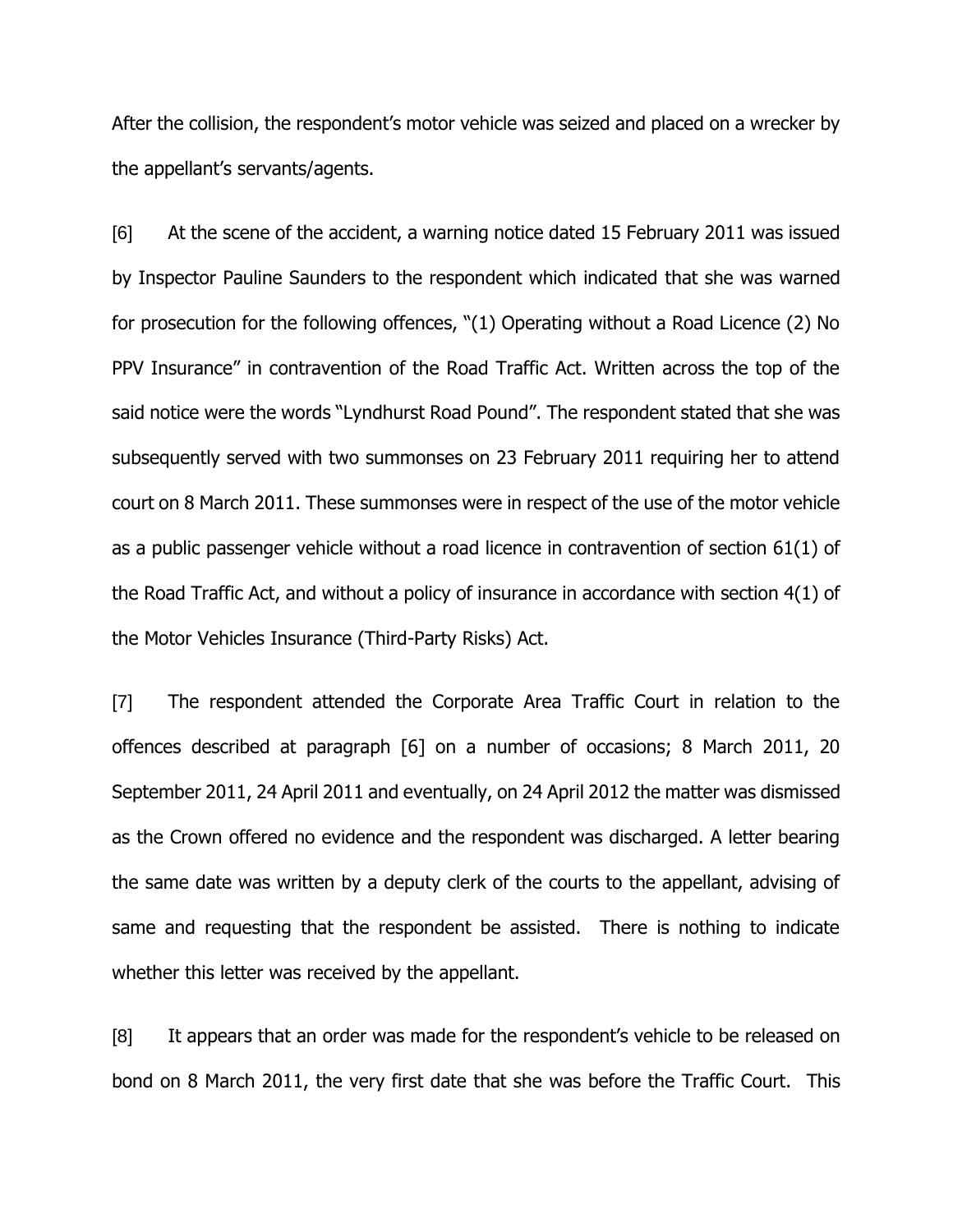was the evidence of the appellant's servant, Pauline Saunders, who attended that court on that date. Further, in the notes of evidence at page 42, she described the process to be engaged when a vehicle is released on bond as follows:

> "The owner of the vehicle will go to room 2 at the Traffic Court – that is the office, with the documents for the vehicle inclusive of the title. The Judge will make the ruling that the vehicle is released to the owner on bond of 100 some or 200 some. She will also state that all fees are to be paid. After going to the office, the owner will get a letter to proceed to Transport Authority. There at the Transport Authority – 119 Maxfield Avenue the pound fee will be paid. Managers will then sign the relevant documents for the release of the vehicle. Nothing else."

[9] It is the uncontradicted evidence of the respondent, however, that for many days after the accident which occurred on 15 February 2011, she repeatedly went to 119 Maxfield Avenue (one of the offices of the appellant) and the pound at Lyndhurst Road demanding answers about her vehicle but no one could tell her where it could be found. A letter was also written by her attorney-at-law on 23 September 2011 to the appellant setting out the wrongful actions of their servants and requesting compensation for loss of use of the vehicle. That letter also alleged that the vehicle was taken by wrecker to an unknown destination and that the whereabouts of the vehicle was still unknown. A demand was made for the payment of the sum of \$1,785,000 within seven days of receipt of the letter. A handwritten notation indicated that the letter was delivered to the appellant on 19 October 2011. There was no demand made for the return of the vehicle, nor any service of the order of the court on the appellant, although the court had ordered that the vehicle be returned on bond from March 2011.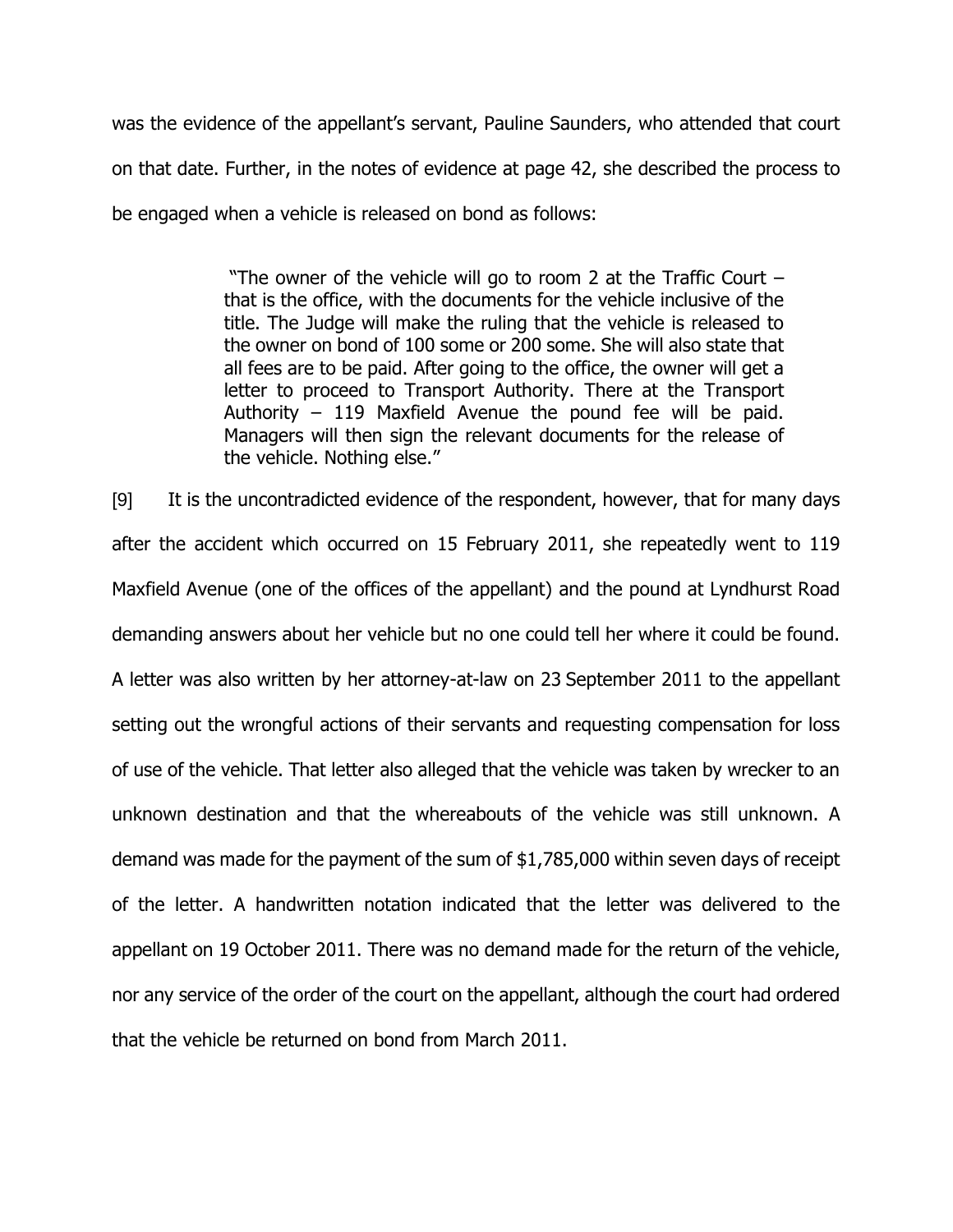[10] On 7 January 2015, the first day of the trial, the respondent gave evidence that it had been almost three years since her motor vehicle was seized and taken away from her and that she was still not able to locate it. In the notes of evidence, at page 22, it was suggested to the respondent in cross-examination that she was aware that her vehicle was at the Industrial Terrace pound. She answered that she was not and stated that she was hearing for the first time (on 8 January 2015) that her vehicle was at the said pound.

[11] For completeness, it should be noted that the appellant's servants/agents, who were named as  $1<sup>st</sup>$  and  $2<sup>nd</sup>$  defendants in the proceedings in the court below but not served with the claim, gave a vastly different account of the events which took place on 15 February 2011. Both Lloyd Bowen and Pauline Sanders, who were Route Inspectors employed to by the appellant, stated that they observed the respondent transporting passengers and collecting money and returning change, without the requisite public passenger licence and insurance in breach of the Road Traffic Act and Transport Authority Act. In any event, it is undisputed that the respondent did not have the said licence to be so engaged. She denied that she was taking up passengers for hire at all. Lloyd Bowen stated that it was the respondent who drove her vehicle and hit the front bumper of a motor vehicle belonging to the appellant, but he did not observe any damage to either of the vehicles. The learned trial judge did not accept this account and as mentioned earlier, he found in favour of the respondent in respect of negligence.

[12] Pauline Saunders gave evidence that about 20 minutes after the collision, a wrecker came and took the respondent's motor vehicle. When shown the warning notice,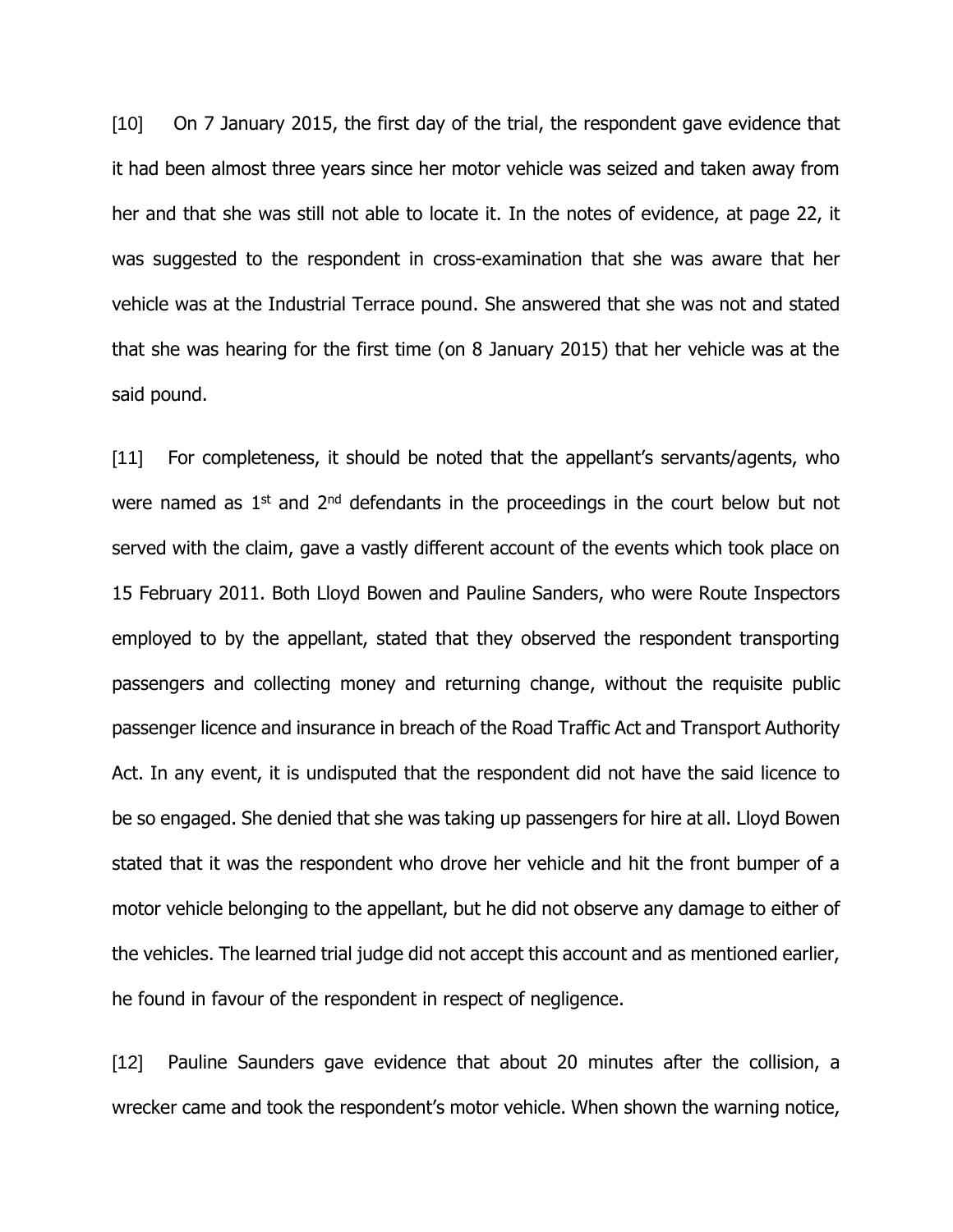she acknowledged that she issued it to the respondent "on the spot" and that it was her handwriting in which it was indicated that the motor vehicle was being taken to the Lyndhurst Road pound. She further stated that the motor vehicle was taken to the said pound but she was told that the pound was full and that it was taken to another pound. She gave no indication as to whether the respondent was informed of this change. At trial, in response to the question "What happened to the claimant's vehicle?" Ms Saunders said, "My knowledge is that the claimant and that claimant's lawyer did not take up the offer and it remained at the Transport Authority's pound''. This statement apparently relates to evidence that emerged during the trial concerning the court-ordered bond for the release of the vehicle. It was not pleaded by either party in their statement of case.

[13] The learned judge indicated<sup>1</sup> that he granted permission for the evidence in relation to the bond to be adduced. Lloyd Bowen was not able to tell the court where the vehicle had been taken or if the respondent had been able to retrieve it. Additionally, both witnesses for the appellant could not state where the vehicle could be located at the time of trial, neither did they give any evidence that the respondent knew specifically where her vehicle could be located at any time during the period preceding the trial. In the defence filed by the appellant on 25 June 2012, it was averred at paragraph 9 that the respondent knew the vehicle was taken to the Industrial Terrace Pound. However, in the reply filed by the respondent, on 23 July 2012, at paragraph 9, any such knowledge was denied. No evidence was led by the appellant challenging the respondent's evidence

 $<sup>1</sup>$  at paragraph [28] of his judgment</sup>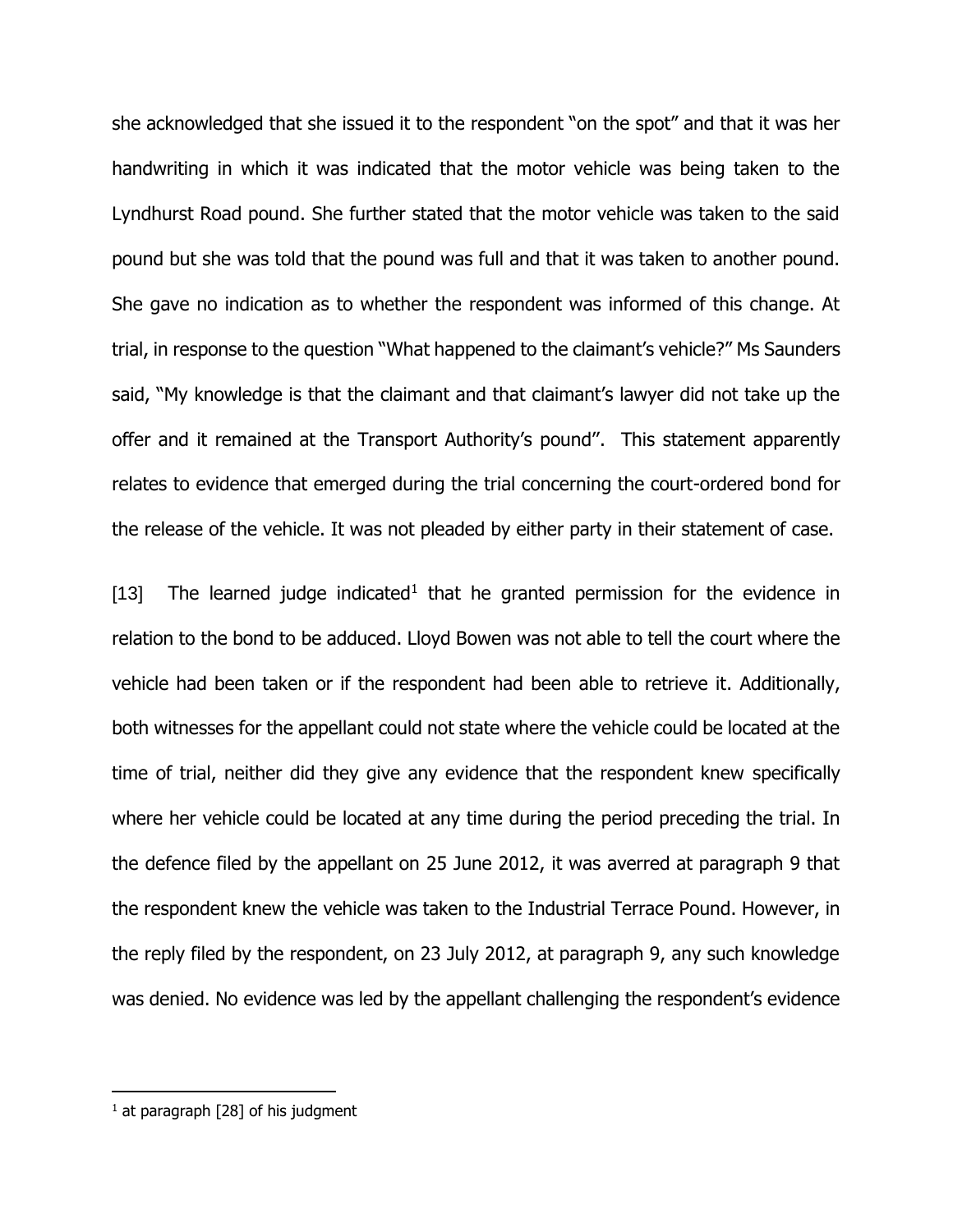that she had made numerous attempts at the appellant's offices to locate her vehicle and was unsuccessful.

[14] The learned judge accepted<sup>2</sup> that the respondent had failed to prove that, at any time, an unqualified demand or that any demand had been made at all for the return of the motor vehicle. It is on this basis that he found that the tort of detinue had not been made out.

**Ground 1: Whether the learned trial judge failed to give due consideration to the evidence before the court which ought to have satisfied that court that the respondent had failed to prove all the elements required under the tort of conversion**

## **Submissions on behalf of the appellant**

[15] Counsel for the appellant, Mr Campbell, submitted that since the learned judge found that the respondent did not make a demand on the appellant for her motor vehicle, there was no basis for the respondent's claim for conversion. Given what counsel referred to as the "scheme of arrangement" in relation to the bond, he contended that the respondent would have been required to serve the order which she received from the Traffic Court ordering the return of her motor vehicle, and that no evidence was provided to suggest that the order was served. She had an obligation to satisfy the bond which should have been submitted to the Traffic Court. The appellant would have had to act in accordance with the order of the court to return the vehicle.

 $<sup>2</sup>$  at paragraph [9] of his judgment</sup>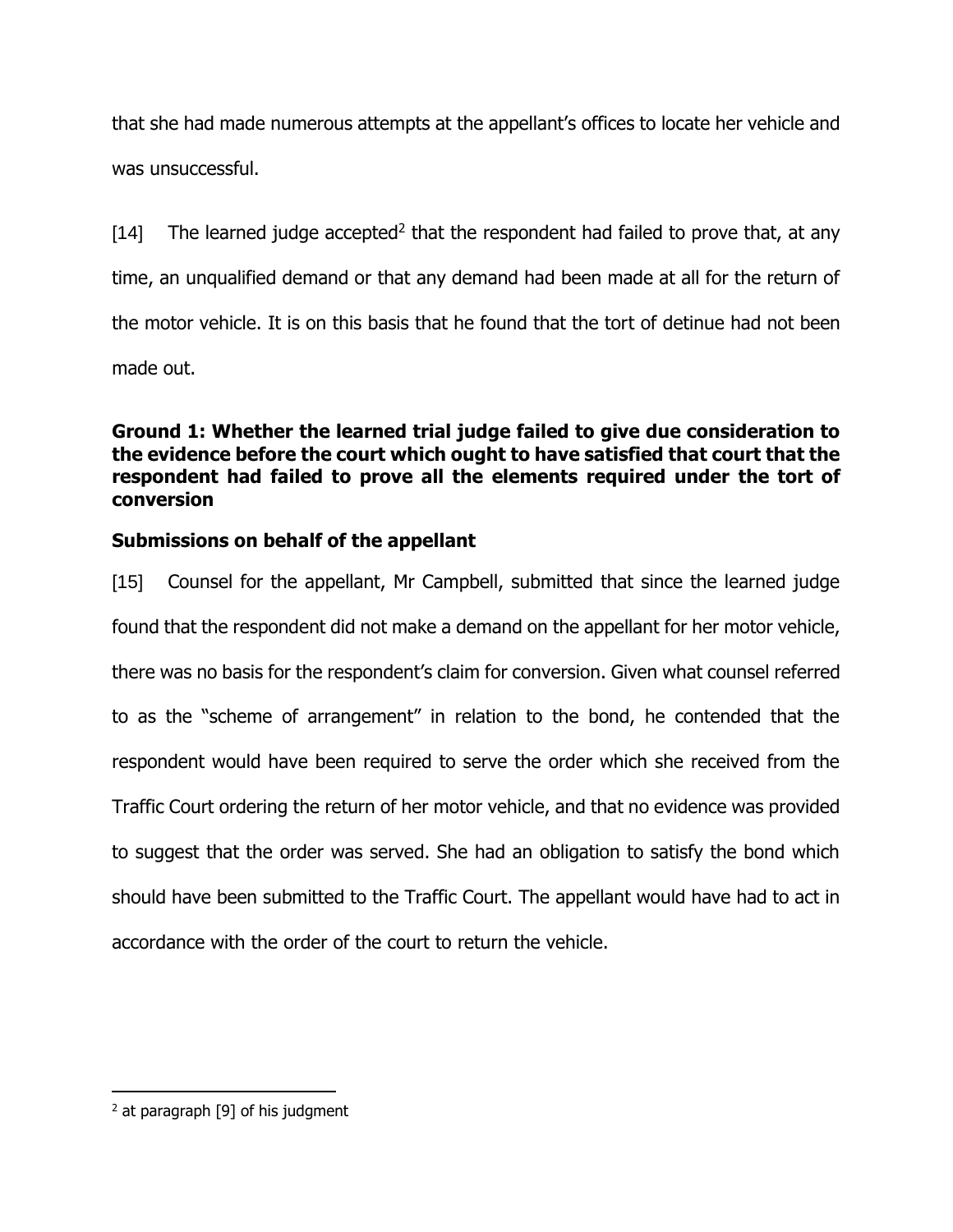[16] Reference was made to section 16A of the Transport Authority Act, which, according to Mr Campbell, clearly provides that the burden was on the respondent to submit the bond. He submitted that the respondent did not do any act to repossess the motor vehicle to which she was entitled. Further, it was submitted that the seizure resulted in a temporary suspension of the respondent's right to possession and this right was restored by way of a court order. The order was subject to the respondent's compliance with the provision of section 16A in relation to the recovery of the vehicle on the bond.

[17] Mr Campbell agreed with the learned judge's statement<sup>3</sup> as to the elements of the tort of conversion that there are three distinct ways by which the tort of conversion could be committed: (1) by wrongly taking the property of another, (2) by wrongly detaining it or (3) by wrongly disposing of it. He argued that the learned judge erred in finding that the respondent's motor vehicle was wrongly taken. He relied on section 15 of the Transport Authority Act<sup>4</sup> which provides how actions or other legal proceedings are to be brought against Inspectors carrying out acts in pursuance of the said Act.

[18] Counsel also took issue with the pleading insofar as there was no averment that the appellant's agents acted without reasonable and probable cause as required by the said Act. Further, with regard to the evidence led in this regard, counsel submitted that

 $3$  at paragraph [34] of his judgment

<sup>4</sup> Section 15 provides, "In any action or other legal proceedings brought against any Inspector in respect of any act done in pursuance or execution or intended execution of this Act or the regulations made thereunder the plaintiff shall not recover unless he alleges in his pleadings and proves at the trial that such act was done either maliciously or without reasonable and probable cause".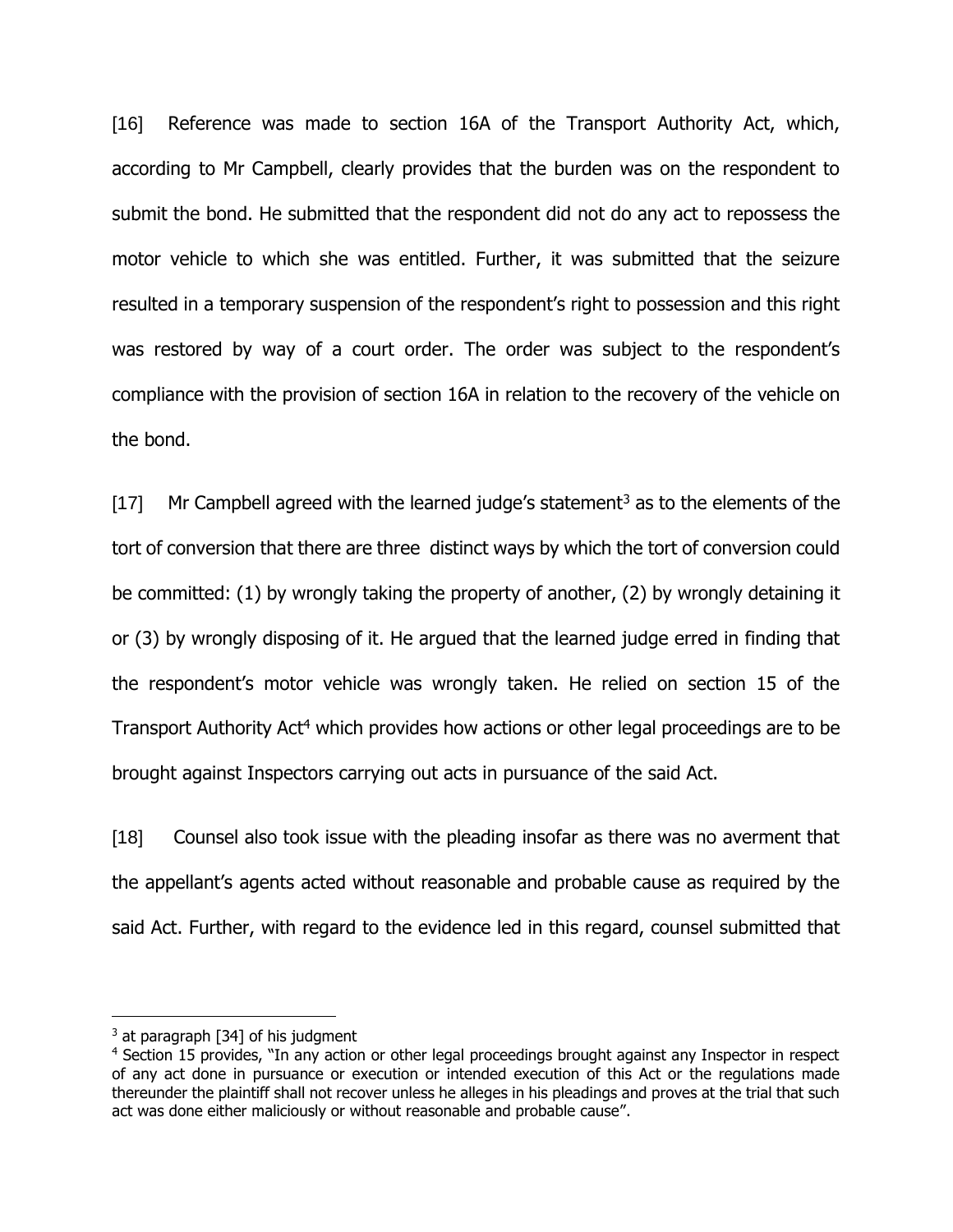the appellant's agents acted with reasonable cause insofar as they witnessed certain events which permitted them to act within sections  $13(1)(b)$  and  $13(2)(a)(v)$  of the Transport Authority Act.

[19] Counsel did concede that there was no requirement that for conversion to be proved, one had to satisfy all three elements, that is, the motor vehicle was wrongfully taken, detained and disposed of. He submitted, however, that because of the appellant's unique statutory position, there would have to be a combination of all these three requirements. In relation to the issue of wrongful detention, he stated that if there was a failure to comply with the order for the return of the vehicle, then continuing detention by the appellant would be proved attaching to the rights of ownership. He also submitted that the vehicle was lawfully seized by virtue of the provisions of the Transport Authority Act. So in essence, counsel submitted that there was no proof that it was wrongfully taken.

[20] With regard to the disposal, it was argued that while the motor vehicle was never returned, there is no evidence as to whether it was disposed of and, in any event, he pointed out that there is a provision of the Transport Authority Act which allows the appellant to dispose of seized motor vehicles after six months.<sup>5</sup>

 $5$  see sections 13(3)(c), 3A, 3B and 13A of the Transport Authority Act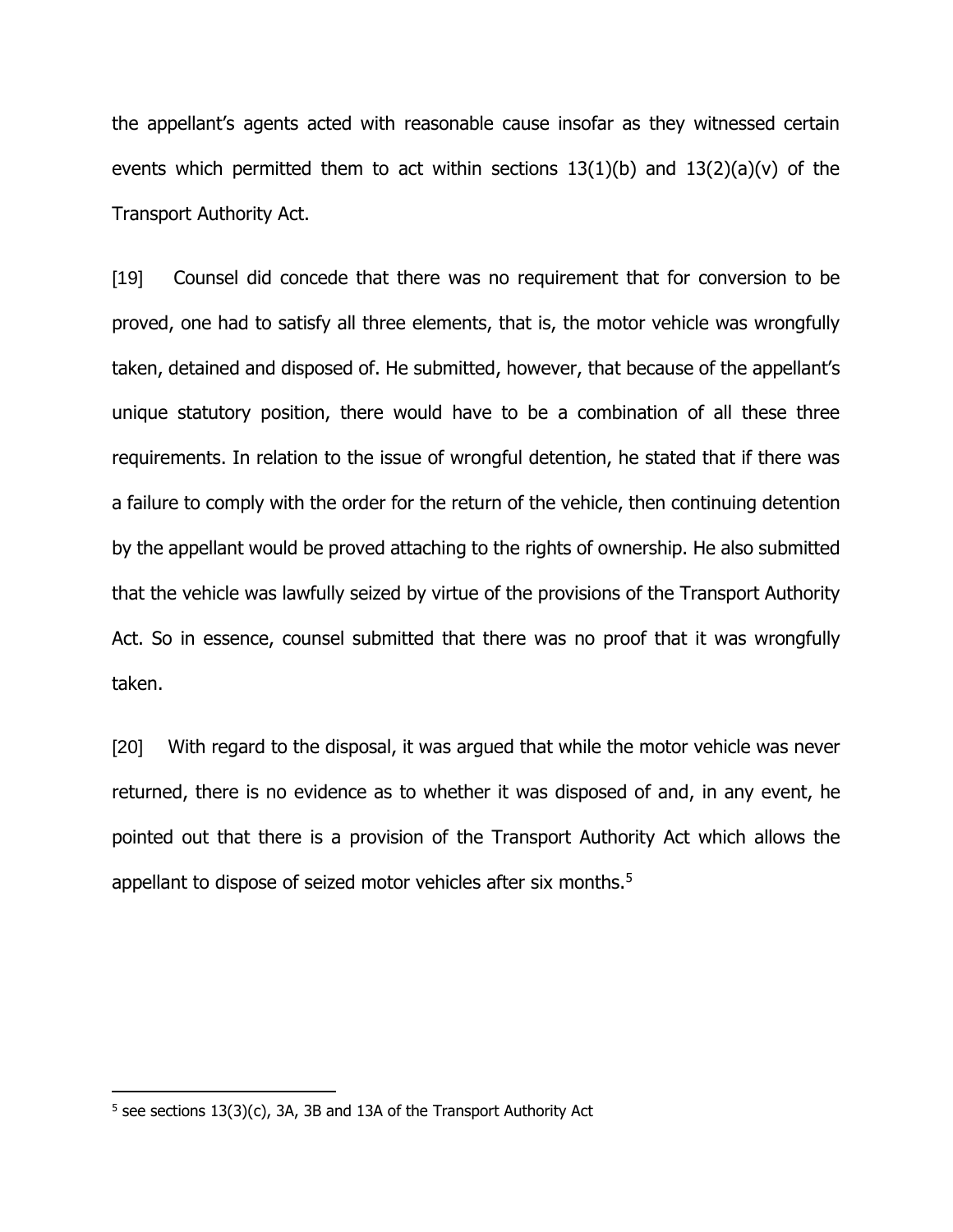[21] While Mr Campbell did not agree with the learned judge placing the burden of proof on the appellant to prove that the prerequisites for the release of the vehicle had been met, he submitted that nonetheless, it was still satisfied.

[22] In the written submissions, it was argued that even if the respondent can contend that she had no knowledge of the whereabouts of her vehicle, there is documentary proof of this coming to her attention on 25 June 2012. He referred the court to paragraph 9 of the defence where the appellant had averred that the respondent was advised that her vehicle was stored at the Industrial Terrace pound. Further, counsel submitted that the appellant had no intention to exercise control over the respondent's property and she was free to retrieve her vehicle and chose not to do so. In the circumstances where the appellant's actions did not display any intention to exercise control in a manner inconsistent with the respondent's ownership of the vehicle, it was submitted that the learned judge should not have found that the respondent made out her case for conversion. The case of **Robert Salmon v Senior Superintendent Elan Powell and**  the Attorney General of Jamaica<sup>6</sup> was cited in support.

## **Submissions on behalf of the respondent**

[23] In relation to the wrongful taking, it was submitted by counsel for the respondent, Dr Lyttle, that it was improper to take a motor vehicle from the scene of an accident. It was undisputed that the motor vehicle was taken.

<sup>6</sup> [2012] JMSC Civil 15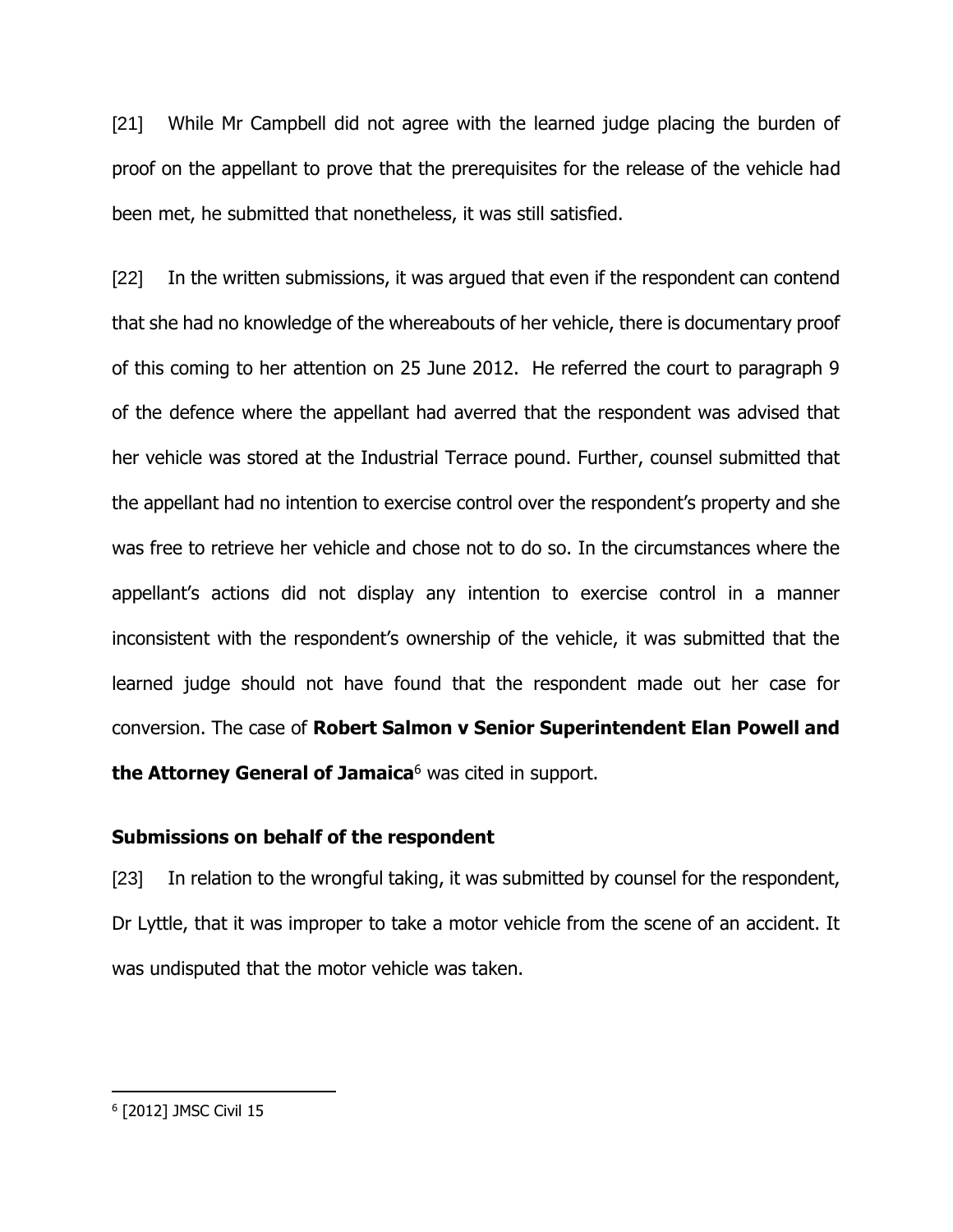[24] Further, Dr Lyttle submitted that the respondent was charged for operating a motor vehicle without the requisite licence and there was no evidence that such an offence was committed before the learned trial judge as the matter was dismissed by the judge of the Traffic Court.

[25] He further argued that within 13 days after the motor vehicle was taken, the respondent went before the Traffic Court and an order was made for the return of the motor vehicle on 8 March 2011. He referred to the witness statement of the respondent in which she explained that the entire front of her motor vehicle was bashed in and that she saw the coolant running out. She also stated that she had been to the appellant's premises on several occasions, in particular 119 Maxfield Avenue and the pound at Lyndhurst Road, to demand answers about her vehicle. It was further submitted that numerous attempts were made by the respondent to find her vehicle at the Lyndhurst Road Pound, which was stated on the warning notice, as well as enquires made at the appellant's head office on Maxfield Road, and no one could account for the whereabouts of the motor vehicle. Counsel stated that this was not challenged by the appellant.

[26] Counsel referred the court to paragraph 4 of the particulars of claim of the respondent and submitted that it was so pleaded as a reasonable and prudent person would wish to see the condition of the vehicle before retrieving it. He argued that the respondent was aware that the vehicle was not at the Lyndhurst Road pound before the order was made for it to be returned to her on bond and she would wish to see the state of the motor vehicle before executing the bond. While counsel admitted that the court order relevant to the bond was never served on the appellant, he argued that this was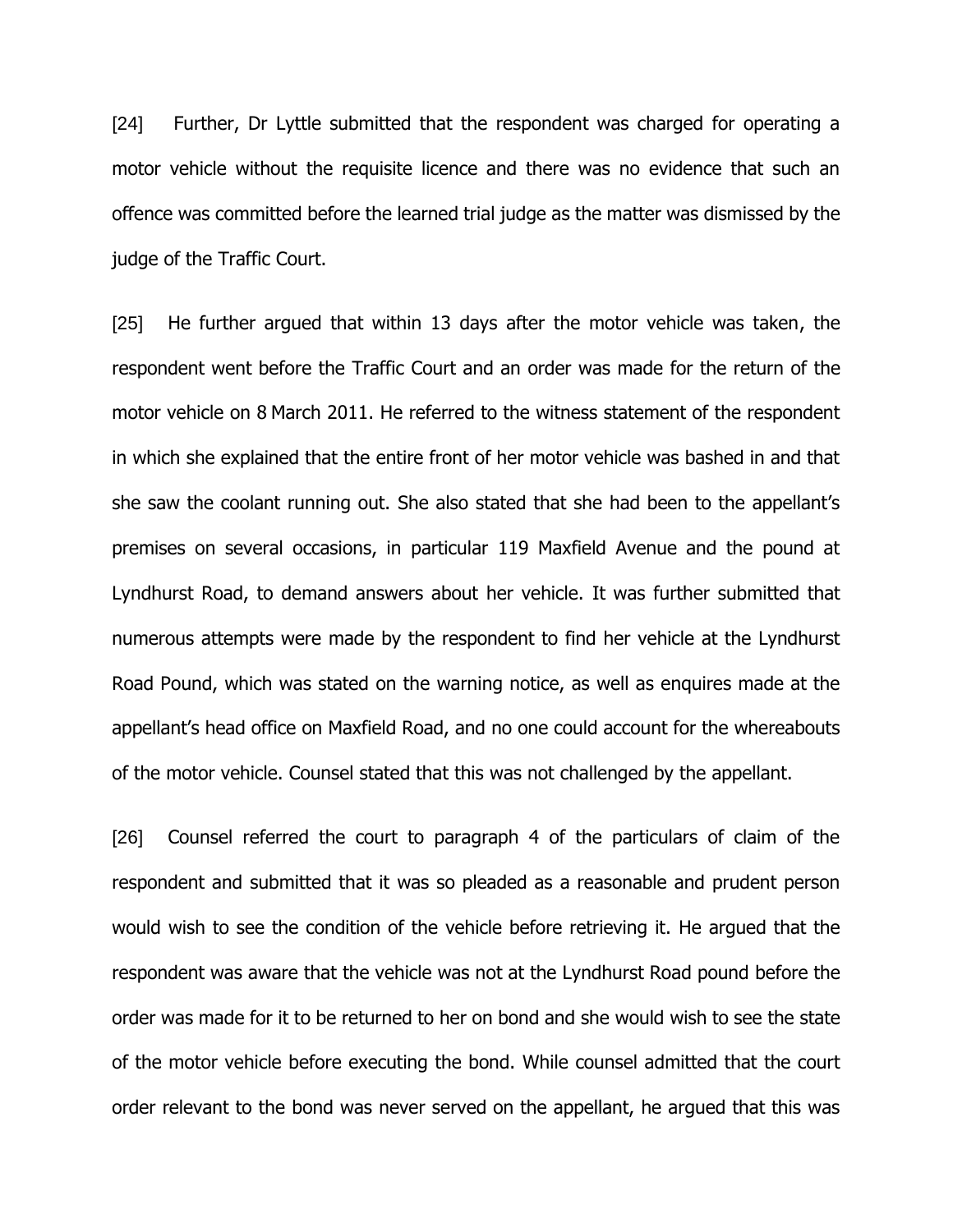not an ordinary accident or seizure. The bond would usually be for a normal situation where the vehicle was seized and could be located at the place specified. It was argued that the circumstances as recited above were special. He stated that at the trial before the learned judge, the two witnesses for the appellant were asked in cross-examination where the respondent's motor vehicle was and neither could answer and they indicated that they did not know.

[27] In essence, it was contended that the wrongful taking and disposing was proved.

[28] On the issue of the burden of proof, counsel's position was that the appellant bore the burden to first establish that the motor vehicle existed somewhere. As it related to the bond, it was submitted that if the bond were entered into by the respondent, it would have been futile since no one knew where the motor vehicle was after the appellant took possession.

[29] In the written submissions, it was argued that the respondent gave evidence that the front of her motor vehicle was badly damaged and was not in a drivable state and under such conditions the appellant seized the vehicle with a dishonest motive as the vehicle was not taken to the stated pound.

#### **Discussion and analysis**

[30] Generally, there is some amount of deference that must be accorded by this court to the learned judge's assessment of the evidence and his ultimate findings of fact. I would adopt the words of my sister Edwards JA who concisely stated the principles as follows: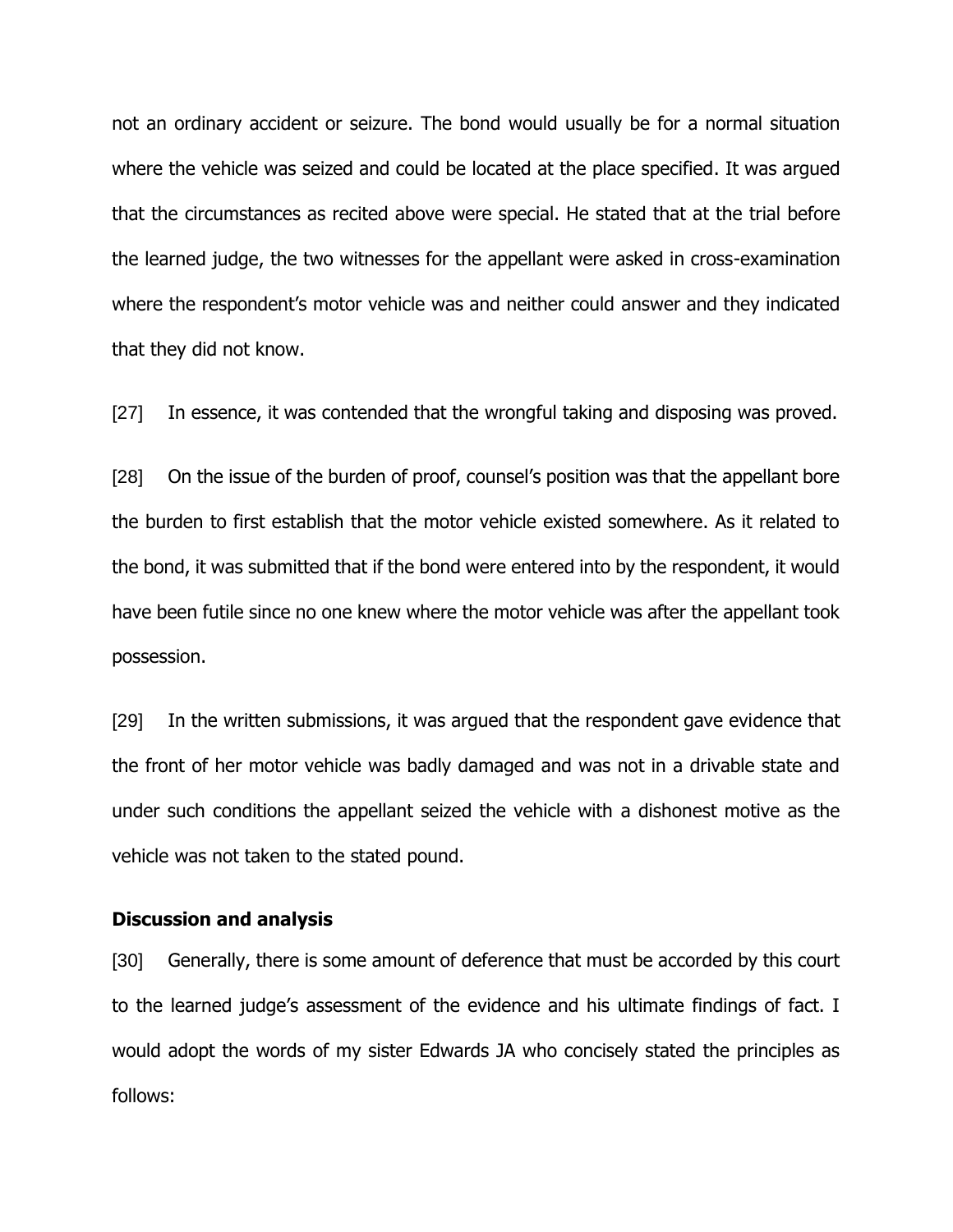"It is also well known that an appellate court is loath to interfere with a trial judge's findings, with respect to facts. This is so, as trial judges often have the advantage of seeing and reviewing all the evidence first hand. This enables them to observe a witness' disposition so as to determine their credibility and reliability. Notwithstanding this position, the appellate court may disturb a finding of fact, in circumstances where it can be seen, among other things that, any advantage enjoyed by the trial judge, by reason of having seen and assessed the evidence first hand, does not sufficiently explain or justify the ultimate conclusion. This guidance has been applied continuously by this court. In **Price Waterhouse (A Firm) v Caribbean Steel Company Limited** [2011] JMCA Civ 29 Panton P, at paragraph [40], quoted with approval, the dictum of Lord Thankerton in **Watt (or Thomas) v Thomas** [1947] AC 484 at 487 and 488, thus:

'I. Where a question of fact has been tried by a judge without a jury, and there is no question of misdirection of himself by the judge, an appellate court which is disposed to come to a different conclusion on the printed evidence, - should not do so unless it is satisfied that any advantage enjoyed by the trial judge by reason of having seen and heard the witnesses, could not be sufficient to explain or justify the trial judge's conclusion; II. The appellate court may take the view that, without having seen or heard the witnesses, it is not in a position to come to any satisfactory conclusion on the printed evidence; III. The appellate court, either because the reasons given by the trial judge are not satisfactory, or because it unmistakably so appears from the evidence, may be satisfied that he has not taken proper advantage of his having seen and heard the witnesses, and the matter will then become at large for the appellate court..."<sup>7</sup>

<sup>7</sup> **Joni Kamille Young-Torres (As Administrator of the Estate of Karl Augustus Young) v Ervin Moo-Young et al** [2019] JMCA Civ 23, at paragraph [26]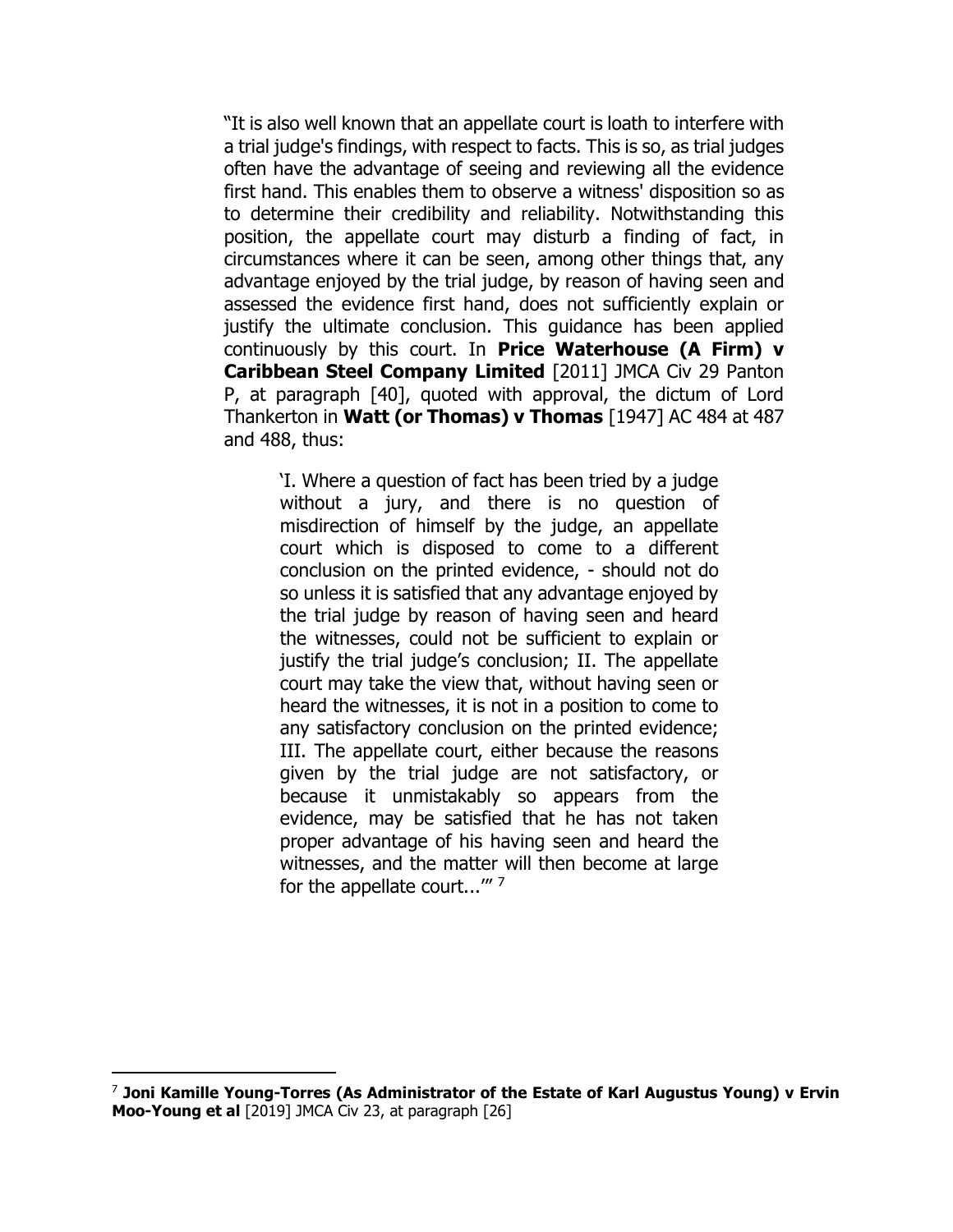[31] The learned judge came to a certain conclusion on the facts as to whether there was any justification for the seizure of the vehicle. Is there any basis to conclude that he was wrong in that regard?

[32] Having heard from both parties as to the circumstances under which the vehicle was seized, he rejected that the appellant's servants at any time saw the respondent operating her vehicle in the manner described by the witnesses for the appellant. He concluded also that the collision between both vehicles occurred as described by the respondent.<sup>8</sup>

[33] Section 15 of the Transport Authority Act requires that it must be alleged and proved by the respondent that the actions of the servants of the appellant were done without reasonable and probable cause.

The section is set out below:

"In any action or other legal proceedings brought against any Inspector in respect of any act done in pursuance or execution or intended execution of this Act or the regulations made thereunder the plaintiff shall not recover unless he alleges in his pleadings and proves at the trial that such act was done either maliciously or without reasonable and probable cause."

[34] Apparently in an attempt to conform with section 15, the respondent drafted her particulars of claim as follows:

> "4. On or about the 15<sup>th</sup> February, 2011 while the Claimant was driving her Toyota Mark II motor car registered 5912 FQ in a southerly direction along Waltham Park Road, Kingston 11 in the

<sup>&</sup>lt;sup>8</sup> See paragraph [62] of his judgment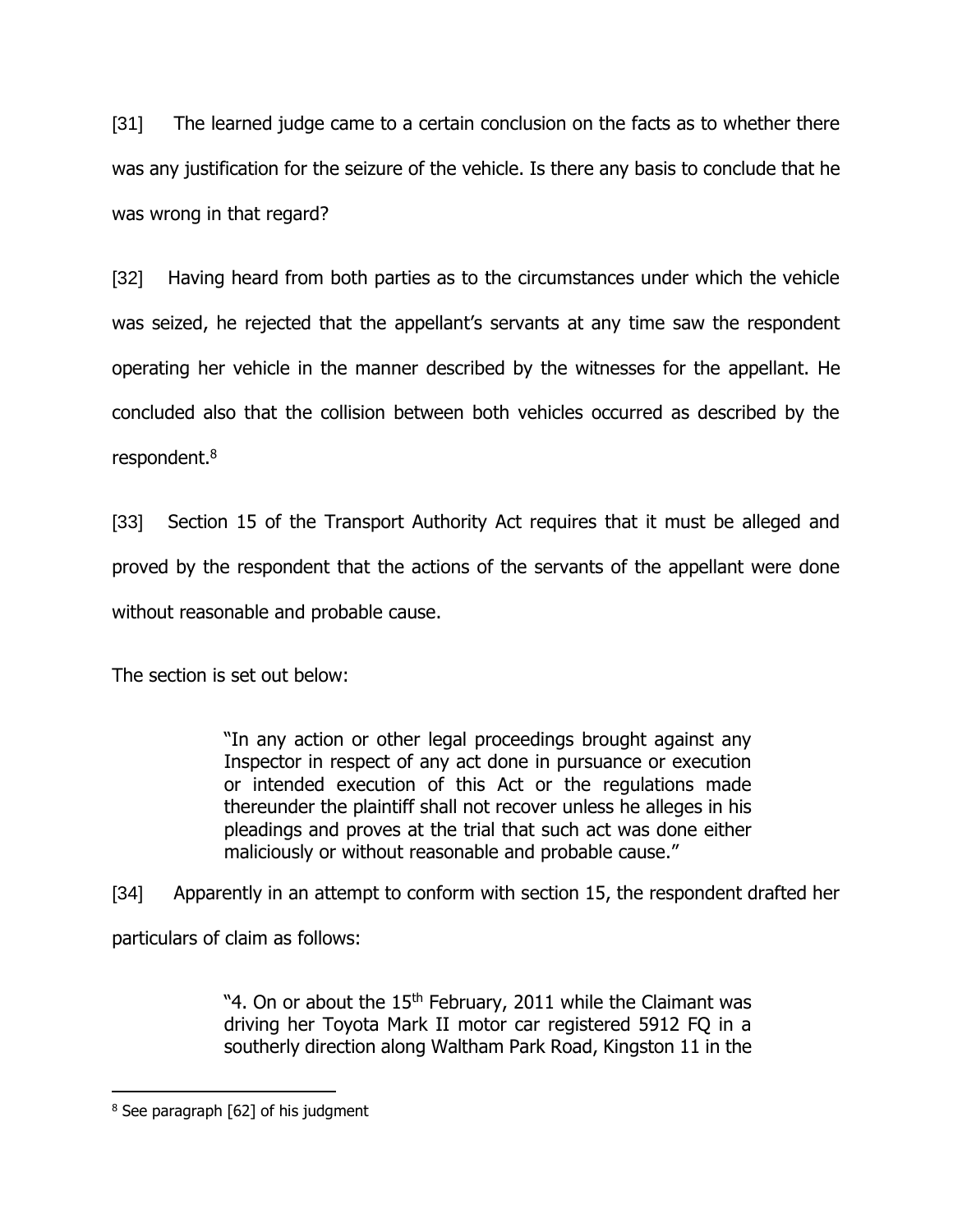parish of Saint Andrew, when the firstnamed Defendant wilfully and or negligently and without reasonable and probable cause, drove on the wrong side of the road and violently collided into the front of the Claimant's vehicle, then placed the said vehicle on a wrecker and drove it away to an unknown destination and served the Claimant with a Warning Notice that the said vehicle will be kept at the Lyndhurst Road Pound and the secondnamed Defendant charged the Claimant with operating her said vehicle without a road licence and no insurance coverage."

 $[35]$  Section  $13(2)(v)$  of the Transport Authority Act empowers the servants of the appellant to seize any vehicle that was being operated as a public passenger vehicle without the requisite licence. If the respondent's vehicle was seized with reasonable and probable cause for such a breach, there would be no unlawful taking. Once the learned judge found that the respondent had proved there was no reasonable and probable cause to take the vehicle, which he did<sup>9</sup>, then an unlawful seizure would have occurred. This is to be distinguished from cases where the seizure could be considered lawful and amounted to no more than a suspension of the respondent's right (see **Webb v Chief Constable of Merseyside Police**<sup>10</sup> and **Costello v Chief Constable of Derbyshire Constabulary (CA)**<sup>11</sup>; referred to in **The Commissioner of Police and the Attorney**  General v Vassell Lowe<sup>12</sup>).

[36] For convenience paragraphs [53] and [54] of the learned judge's judgment are set out below:

> "[53] The claimant has proven that they did so without reasonable and/or probable cause. This court does not accept that at any

<sup>&</sup>lt;sup>9</sup> See paragraph [53] of his judgment

<sup>&</sup>lt;sup>10</sup> [2000] QB 427

<sup>&</sup>lt;sup>11</sup> [2001] 1 WLR 1437

<sup>12</sup> [2012] JMCA Civ 55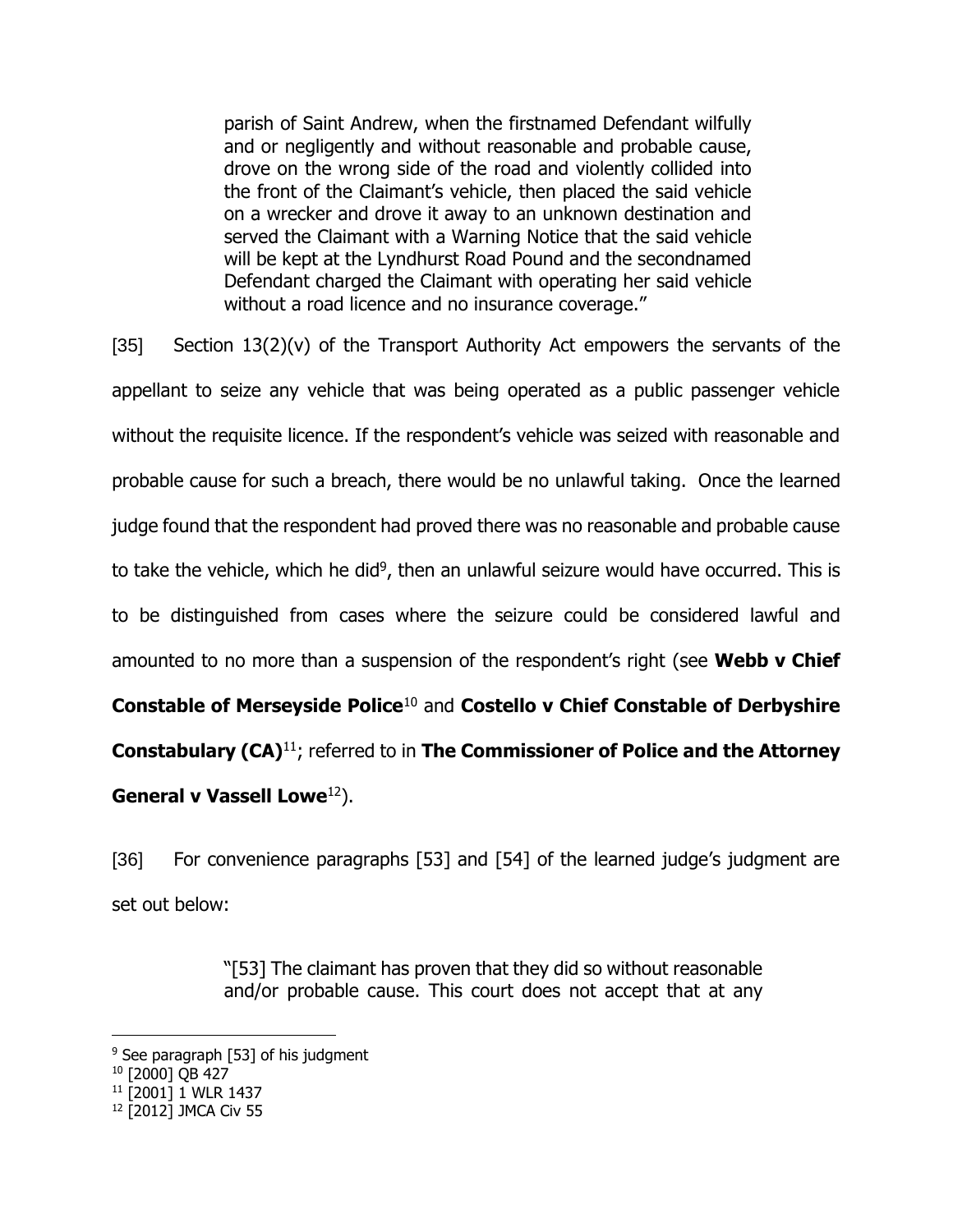time, on the relevant occasion, did the 3rd defendant's servants or agents, see the claimant operating her vehicle in a manner which is typical of that in which a public passenger vehicle would have been operated. This court does not accept either, that at any material time, the 3rd defendant's servants or agents saw two (2) male passengers entering, remaining in and thus, utilizing the said vehicle, for hire.

[54] The claimant has also proven that in having so unlawfully seized and detained the claimant's vehicle, without reasonable and probable cause, the 3rd defendant did so with intention to exercise dominion over that vehicle and to keep possession of the claimant's car, in defiance of the claimant's right to possession of same."

[37] In the circumstances before this court, the learned judge had evidence before him from which he could conclude that there was an unlawful seizure. He would have seen and assessed all the witnesses and preferred the evidence of the respondent as to what took place at the time of the incident. This is similar to the first instance case of **Robert** 

## **Salmon v Senior Superintendent Elan Powell and the Attorney General of**

**Jamaica** which was referred to this court by Mr Campbell. Simmons J, in considering the evidence<sup>13</sup>, stated that serious doubts were raised whether the  $1<sup>st</sup>$  defendant had an honest belief that the claimant was guilty of breaches of the Road Traffic Act. She concluded that his belief was not founded on reasonable grounds and as such he had acted without reasonable and probable cause. She concluded therefore that an unlawful seizure had occurred. In the circumstances being considered by this court, it was open to the trial judge to conclude that he preferred the evidence of the respondent on the

<sup>&</sup>lt;sup>13</sup> at paragraph [47]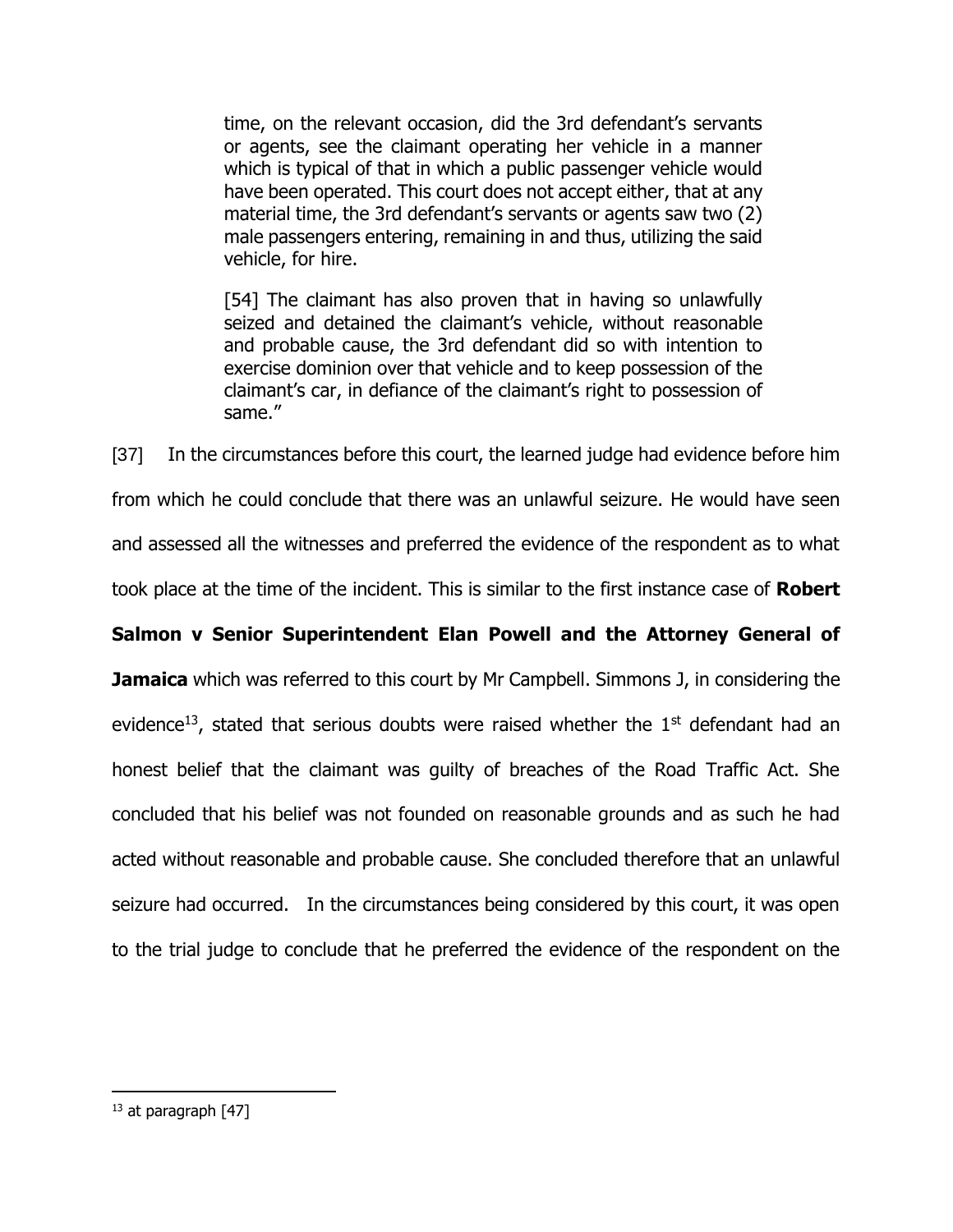issues joined. As such, there is no basis to interfere with the learned judge's findings of facts and his conclusion that there was an unlawful seizure.

[38] It was the learned judge's view, however, that the appellant had the burden to prove the vehicle was lawfully seized as they had raised a positive defence.<sup>14</sup> He referred to Murphy on Evidence, 2009,  $11<sup>th</sup>$  edition at page 79, in support of this point. He concluded that the appellant had failed to meet the burden and that the vehicle was unlawfully seized and detained.

[39] The learned judge would be correct that where an affirmative defence is asserted, the defendant must assume the legal burden of proving such a defence. The learned authors of Murphy on Evidence,  $12<sup>th</sup>$  edition at paragraph 4.5, describe an affirmative defence as one that "raises facts in issue which do not form a part of the claimant's case." and further opine that "[i]t is a sound rule, therefore, that every party must prove each necessary element of his claim or defence".

[40] While the principle of the positive defence is of general application, the burden in this particular case has to be considered within the context of the Transport Authority Act that allows the servants of the appellant the authority to seize motor vehicles under certain conditions. Section 15 of that Act expressly places the burden on the respondent to plead as well as to prove that the vehicle was seized by the servants of the appellant without reasonable and probable cause.

 $14$  See paragraph [49] of his judgment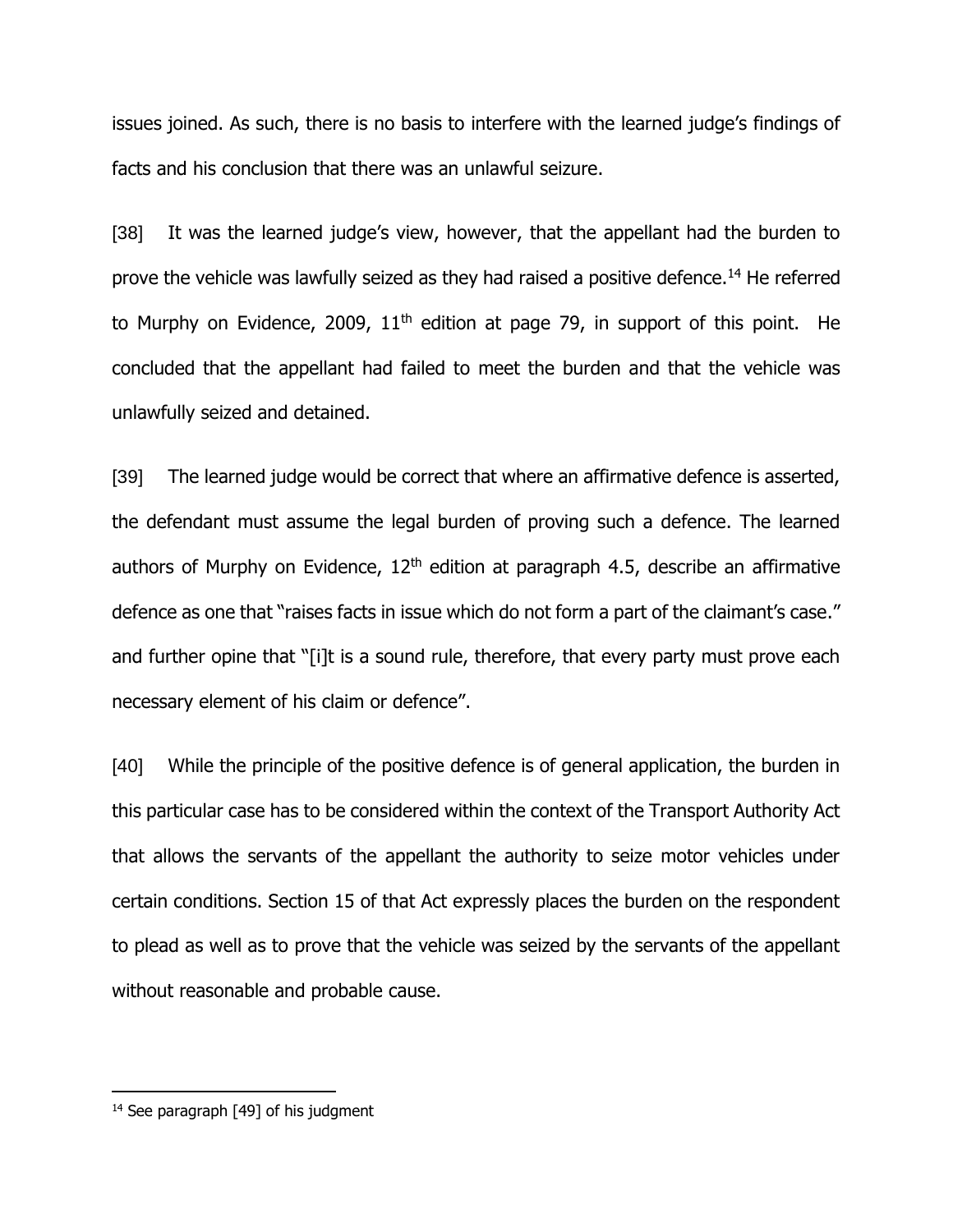[41] While the learned judge would therefore have erred in expressing that this burden should be borne by the appellant, he did make the finding that the respondent had proved that the vehicle was seized without reasonable and probable cause. This is set out at paragraphs [53] and [54] of his judgment (see paragraph [36] above). In that event, there is no basis to disturb his ultimate finding that the vehicle was unlawfully seized.

[42] Additionally, Mr Campbell's contention concerning the lack of pleadings in relation to reasonable and probable cause is without merit. The respondent averred, albeit somewhat inelegantly at paragraph 4 of the particulars of claim<sup>15</sup>, that the actions of the servants of the appellant were without reasonable and probable cause. She has therefore satisfied the requirement placed on her by section 15 of the Transport Authority Act with regard to the pleadings.

[43] The ultimate issue is whether there was sufficient evidence on the facts accepted by the learned judge to conclude that the tort of conversion had been established. Unlawful seizure, by itself, that is, wrongful appropriation, may merely be evidence of an act of trespass and not the tort of conversion (see Clerk & Lindsell on Torts  $17<sup>th</sup>$  edition at paras 13-02 and 13-05). In **Fouldes v Willoughby**<sup>16</sup> the court held that "a mere wrongful asportation of a chattel does not amount to a conversion, unless the taking or detention of the chattel is with intent to convert it to the taker's own use, or that of some

<sup>&</sup>lt;sup>15</sup> Set out at paragraph [33] above

<sup>16</sup> (1841) 151 ER 1153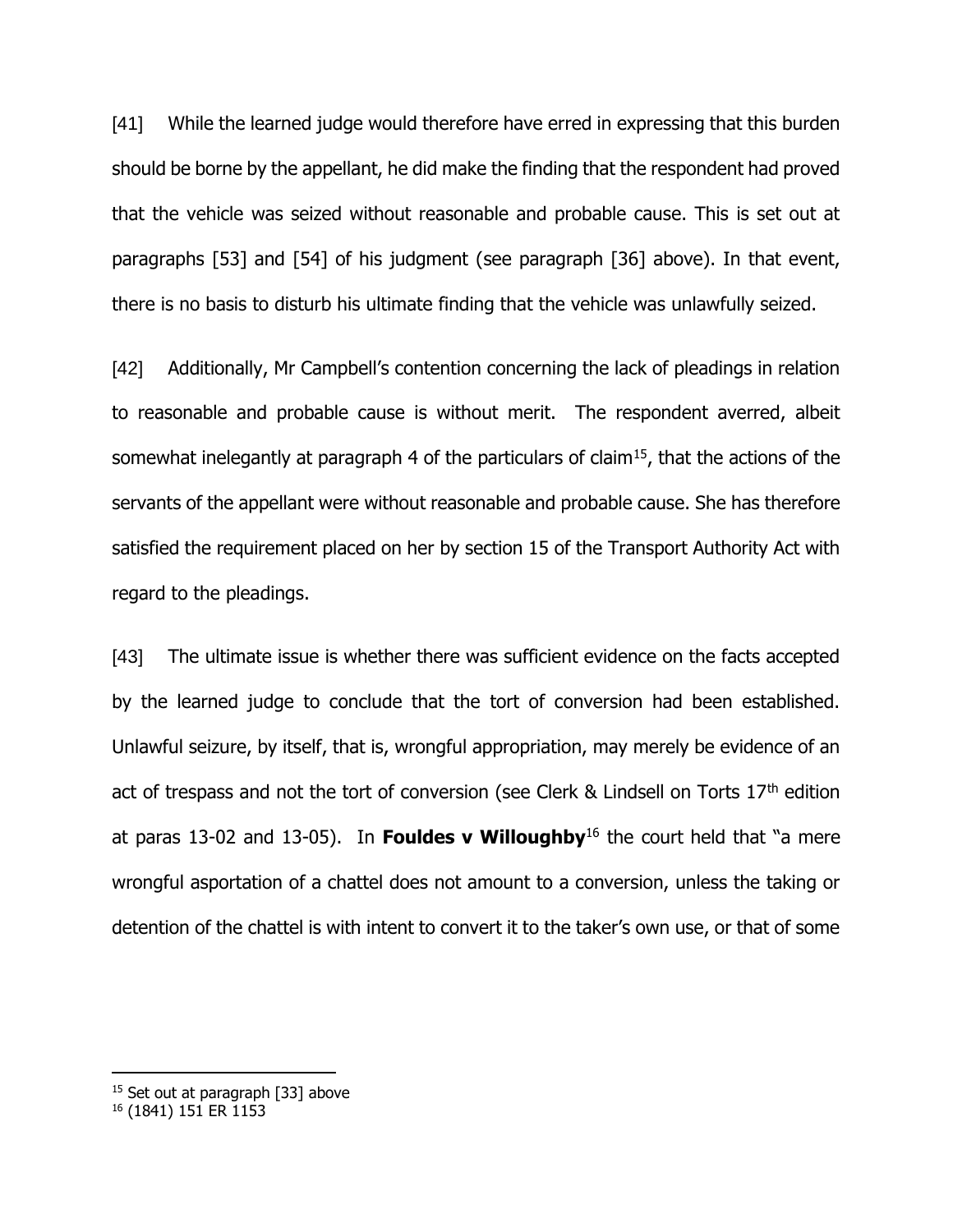third person, or unless the act done has the effect, either of destroying or changing the quality of the chattel".

# Conversion

[44] The law in relation to conversion has been comprehensively set out by McIntosh

# JA in **The Commissioner of Police and the Attorney General v Vassell Lowe**,

which was relied upon by the learned judge.<sup>17</sup> For ease of reference, the relevant portions

are set out:

"[35] ...The learned trial judge had placed reliance on the definition of conversion in the 21st edition of Salmon & Heuston's Law of Torts...

'A conversion is an act or complex series of acts of which willful [sic] interference, without lawful justification, with any chattel in a manner inconsistent with the right of another, whereby that other is deprived of the use and possession of it.'

[36] In addressing the elements required to constitute conversion the learned authors provide a brief and useful history of the tort, stating, inter alia, that there are three distinct ways by which one man may deprive another of his property and so be guilty of a conversion, namely: '(1) by wrongly taking it; (2) by wrongly detaining it and (3) by wrongly disposing of it'. Historically, the authors state the term conversion was originally limited to the third mode as merely to take another's goods, however wrongful, was not to convert them. However, in its modern sense, the tort includes instances of all three modes and not of one mode only. The authors point out that two elements combine to constitute willful interference: (1) dealing with the chattel in a manner inconsistent with the right of the person entitled to it and (2) an intention in so doing to deny that person's right or to assert a right which is in fact inconsistent with such right (see **Caxton Publishing Co v** 

<sup>&</sup>lt;sup>17</sup> At paragraphs [33] – [38] of his judgment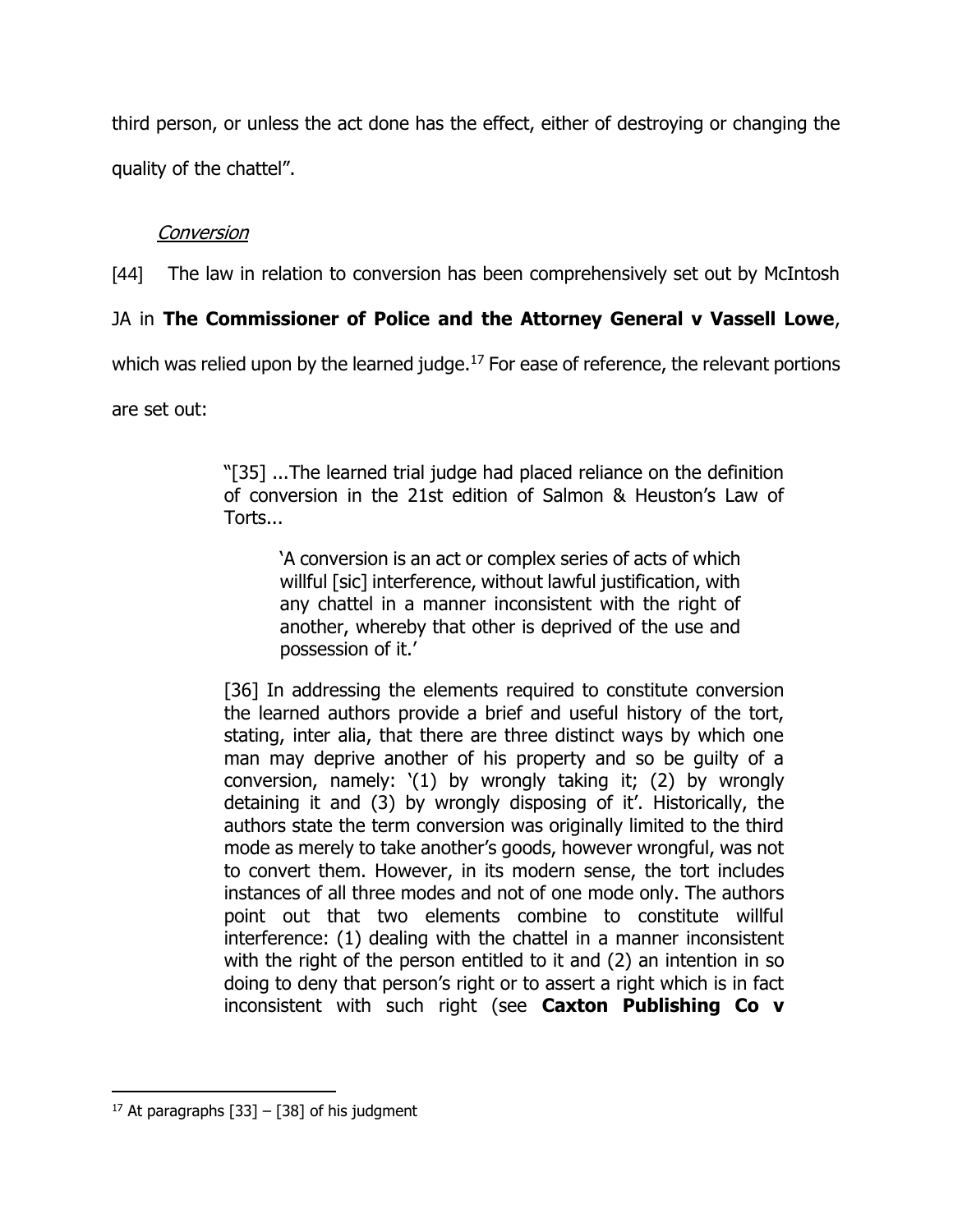**Sutherland Publishing Co** [1939] AC 178, 189 and **Penfolds Wines Pty Ltd v Elliott** (1946) 74 CLR 204, 229) ...

[37] The courts have determined that in the absence of willful and wrongful interference there is no conversion even if by the negligence of the defendant the chattel is lost or destroyed (see **Ashby v Tolhurst** [1937] 2 KB 242). Further, the authorities show that every person is guilty of a conversion who without lawful justification takes a chattel out of the possession of anyone else with the intention of exercising a permanent or temporary dominion over it because the owner is entitled to use it at all time (see **Fouldes v Willoughby**)...But, a mere taking unaccompanied by an intention to exercise dominion is no conversion. Further, the detention of a chattel amounts to conversion only when it is adverse to the owner or other person entitled to possession – that is, the defendant must have shown an intention to keep the thing in defiance of the owner or person entitled to possession. The usual way of proving that a detention is adverse within the meaning of this rule is to show that the party entitled demanded the delivery of the chattel and the defendant refused or neglected to comply with the demand...

[39] ...it is evident that the key to the establishment of the tort is wrongful interference or unjustifiable interference with the chattel so as to question or deny the owner's title to it (see **Kuwait Airways v Iraqui Airways** [2002] 2 AC 883)..."

# What did the learned judge find in relation to conversion?

[45] The learned judge rightly stated<sup>18</sup> that he had to first consider whether the respondent's vehicle was lawfully seized and whether, having seized it, the appellant is to be taken as having intended to exercise dominion over it, in disregard of the respondent's right to possession. Relying on **Vassell Lowe**, he stated<sup>19</sup> that one of the means by which an intention to exercise dominion over a chattel in disregard of another's legal right can be established, is by leading evidence that a demand was made for the

 $18$  at paragraph [4] of his judgment

 $19$  at paragraph [45] of his judgment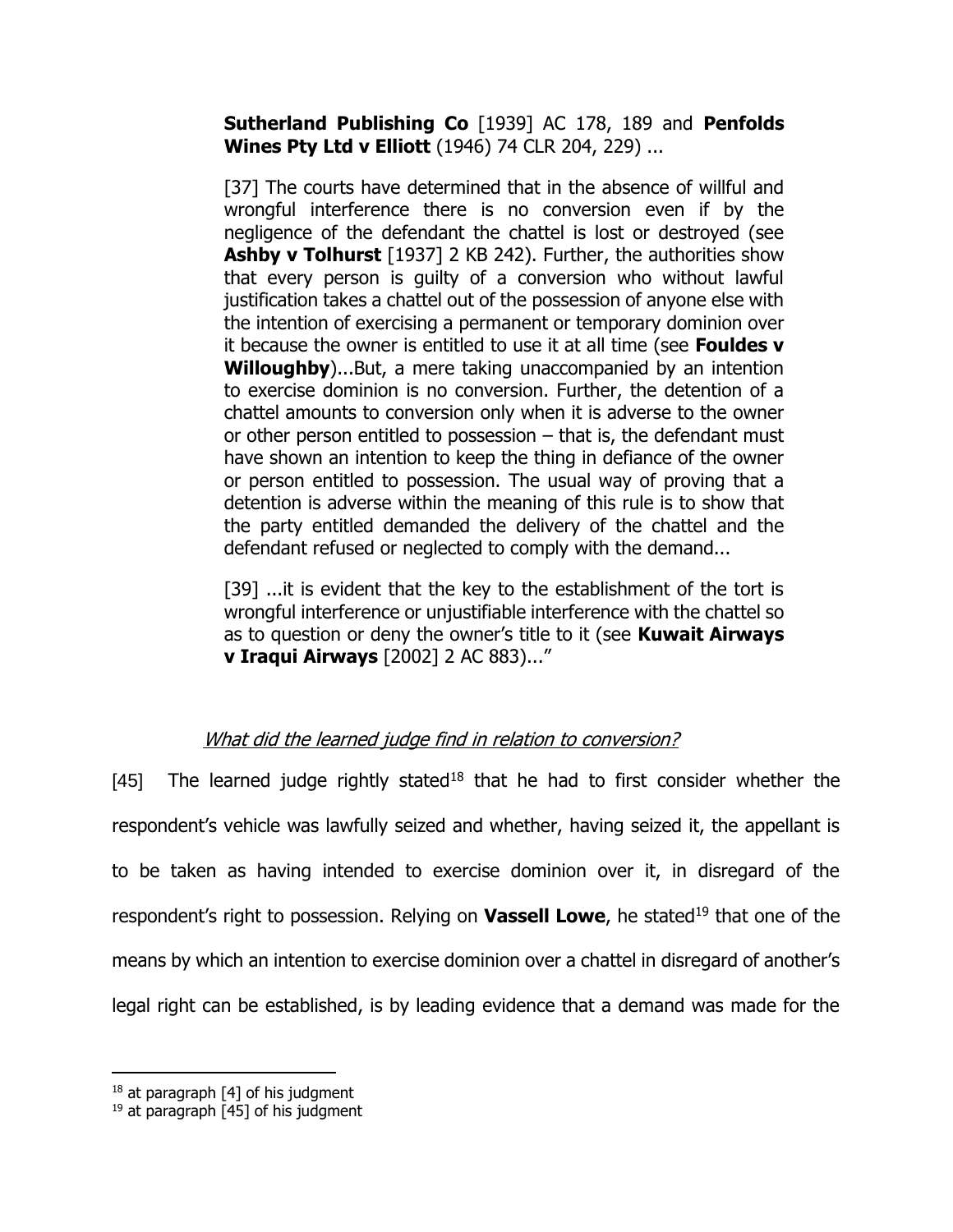return of the vehicle and this was not done. He stated, however, that this was not the only means to establish this intention.

 $[46]$  He went on to say at paragraphs  $[46]$  and  $[47]$ :

"[46] The claimant, this court has already found, has wholly failed to establish that any such demand was made either by the claimant personally or by anyone acting on her behalf. What the claimant is also seeking to rely on, to prove that the  $3<sup>rd</sup>$  defendant in having unlawfully seized the claimant's vehicle, did so with intent to exercise dominion over it, is that the Magistrate's Court ordered that the said vehicle be released to the claimant 'on bond', but the same was never so released to her.

[47] It is the considered opinion of this court that the claimant is entitled to rely on such circumstance, if she can prove it, as constituting proof that in having unlawfully seized the said vehicle and thus having unlawfully detained the same, the 3rd defendant did so with intention to exercise dominion over same."

[47] The learned judge then went on to conclude<sup>20</sup> that the burden was not on the

respondent to satisfy the court that she had met all the prerequisites for the actual release

of her vehicle on the bond. It was his view that since the appellant wished to rely on the

respondent's alleged failure to comply with the prerequisites, this fell within the category

of a positive defence and "he who alleges must prove". He relied on the case of **Joseph** 

# **Constantine Stewardship Line Ltd. v Imperial Smelting Corporation Ltd**<sup>21</sup> and

concluded that since the appellant led no evidence of the same, the appellant had both unlawfully seized and detained the respondent's vehicle and the claim based on the tort of conversion must succeed.<sup>22</sup>

 $20$  See paragraph [51] of his judgment

<sup>&</sup>lt;sup>21</sup> [1942] AC 154

 $22$  See paragraph [52] of his judgment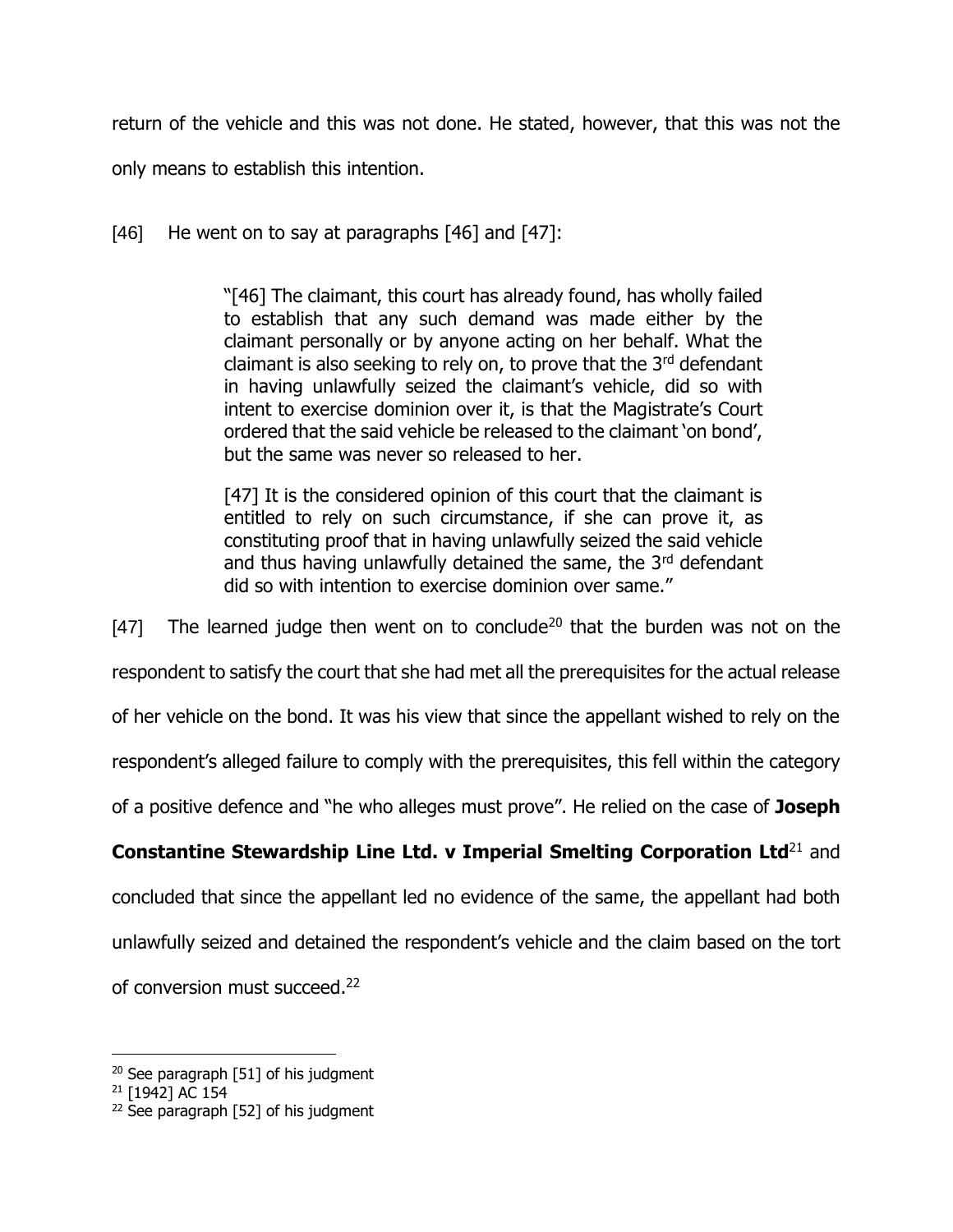### [48] Section 16A(1) of the Transport Authority Act provides:

"Where a vehicle is seized in the circumstances specified in section  $13(2)(a)(i)$ , (ii), (iii) or (iv), the Court may, on an application made by its owner, release the vehicle to the owner or operator before the matter is determined if the owner has –

- (a) paid to the Authority fees for the removal and storage of the vehicle; and
- (b) submitted to the Court, a bond, with such sureties as the Court may determine, in an amount not less than the minimum fine prescribed in respect of an offence under section 61(5) of the Road Traffic Act."

[49] The bond permits the release of the vehicle to the respondent pending the determination of the trial and required certain actions to be fulfilled by her. She had not made any averments in her particulars of claim in relation to this issue but neither did the appellant in the defence. The evidence concerning this matter came out during the trial.

[50] If the respondent had fulfilled the prerequisites required by section 16A(1) of the Transport Authority Act for the vehicle to be released, the appellant would have been obliged to release the vehicle to her. If it was not so released, this would be clear evidence of an unlawful detention and, as conceded by Mr Campbell, this continuing detention without any reasonable explanation, such as destruction or loss of the vehicle by negligence, would give rise to a strong inference of the intention required to prove wilful interference. The learned judge understood the importance of such factors being established by the evidence.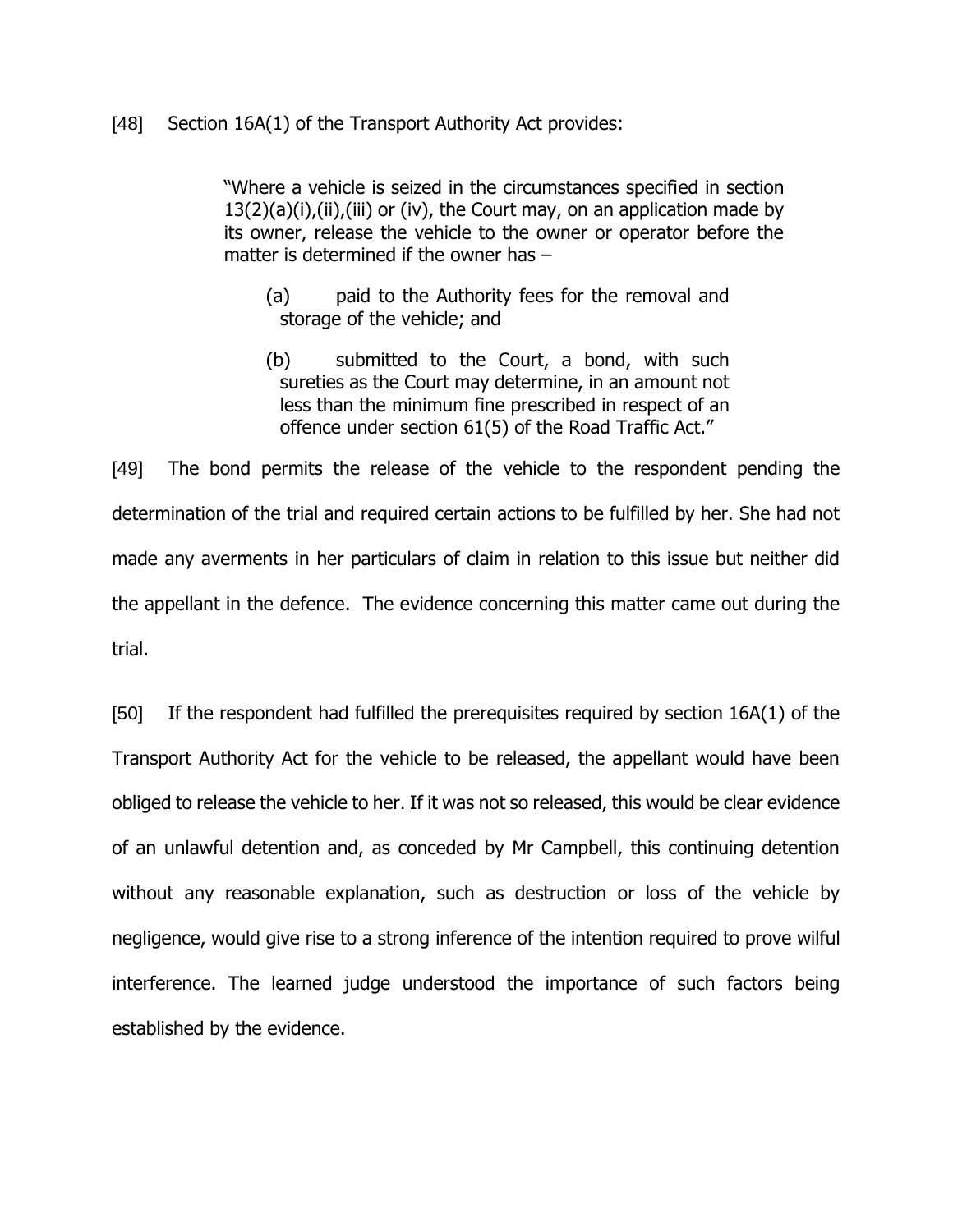[51] The learned judge stated<sup>23</sup> that the order of the Traffic Court, releasing the respondent's vehicle to her on bond, must be of significance as the respondent was seeking to be awarded damages for conversion, based on the vehicle not having been released to her. He also stated that if the vehicle had been lawfully held by the appellant and they had lost the vehicle, that would not be conversion. Additionally, he referred to the fact that if it was lawfully held for such a lengthy period of time that by law, the Transport Authority was entitled to dispose of it, that would not constitute conversion.

[52] However, the learned judge's conclusion that the necessary intention to exercise dominion over the respondent's vehicle was established because the appellant failed to prove that the respondent had not fulfilled the prerequisites pertaining to the bond is difficult to sustain for two reasons. The notes of evidence relevant to the evidence of Pauline Saunders, one of the witnesses for the appellant, reveal the following:

## Pauline Saunders – Cross- examination

Page 216:

"Q. Did you hear based on an application made by the claimant's counsel, the court ordered the return of the claimant's vehicle, on bond?

A. Yes sir.

…

Q. Did the Transport Authority comply with the court's order to give back the vehicle to the claimant?

A. I have no knowledge of that."

 $23$  at paragraph [39] of his judgment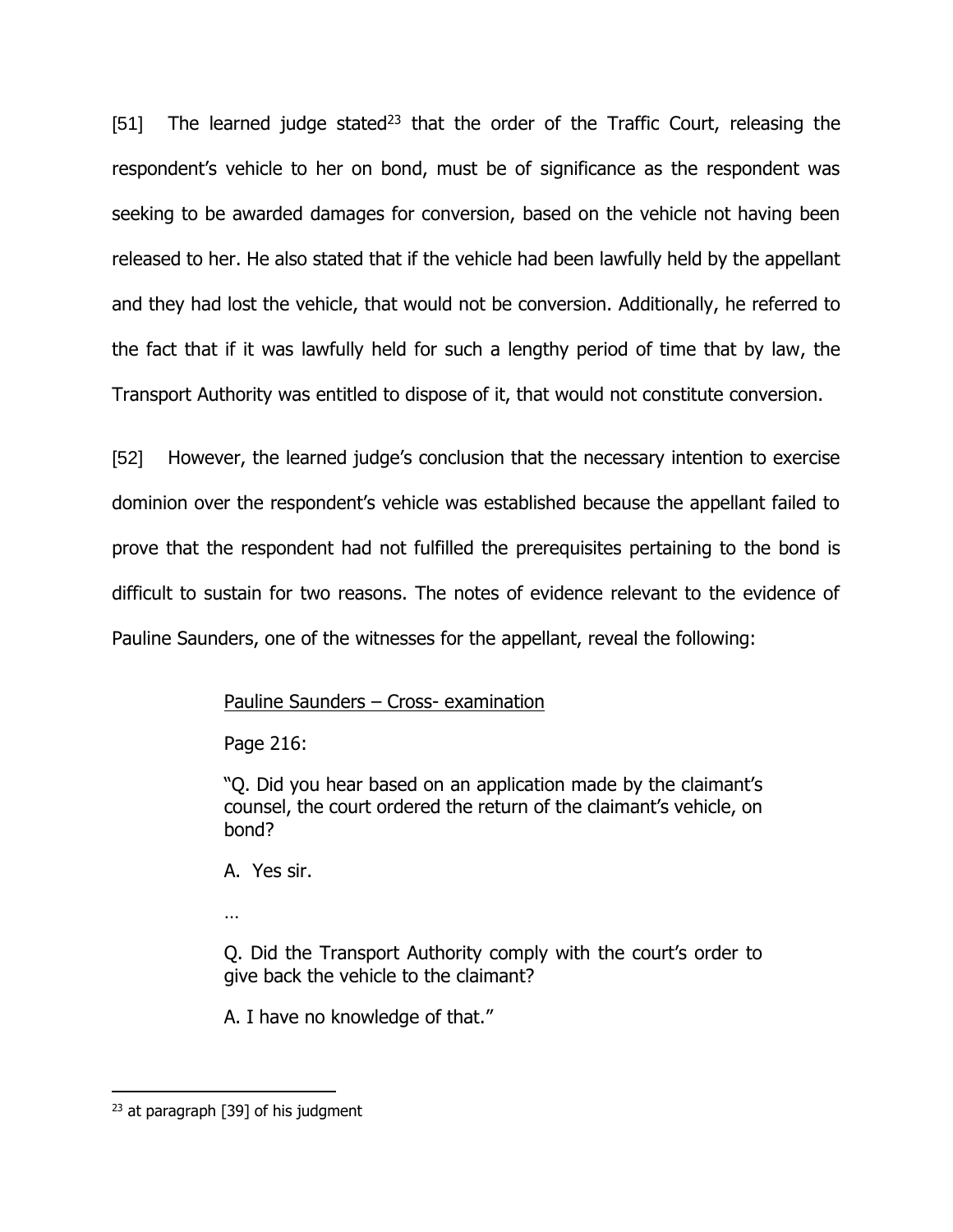Page 221:

" Q. What happened to the claimant's vehicle?

A. My knowledge is that the claimant and the claimant's lawyer did not take up the offer and it remained in the Transport Authority's pound.

Q. Would you be surprised to learn that on several occasions the claimant went to the Transport Authority for her vehicle and it was never returned to her?

A. I have no knowledge of that sir."

Re-examination

"Q. Are you aware of the process involved when the Traffic Court vehicles to be [sic] released to an accused person on bond?

A. The owner of the vehicle will go to room 2 at the Traffic Court – that is the office with the documents for the vehicle inclusive of the title. The Judge will make the ruling that the vehicle is released to the owner on bond of 100 some or 200 some. She will also state that all fees are to be paid. After going to the office, the owner will get a letter to proceed to Transport Authority. There at the Transport Authority – 119 Maxfield Avenue the pound fee will be paid. Managers will then sign the relevant documents for the release of the vehicle. Nothing else.

Q. After the relevant documents are signed for the release, what happens?

A. The owner of the vehicle would go to pound and retrieve the vehicle."

[53] Based on the line of questioning in cross-examination, Dr Lyttle had sought to infer

that in spite of the court order, the appellant did not return the vehicle to the respondent.

On re-examination, counsel for the appellant then sought to clarify the process where the

vehicle is ordered to be returned to a defendant on bond.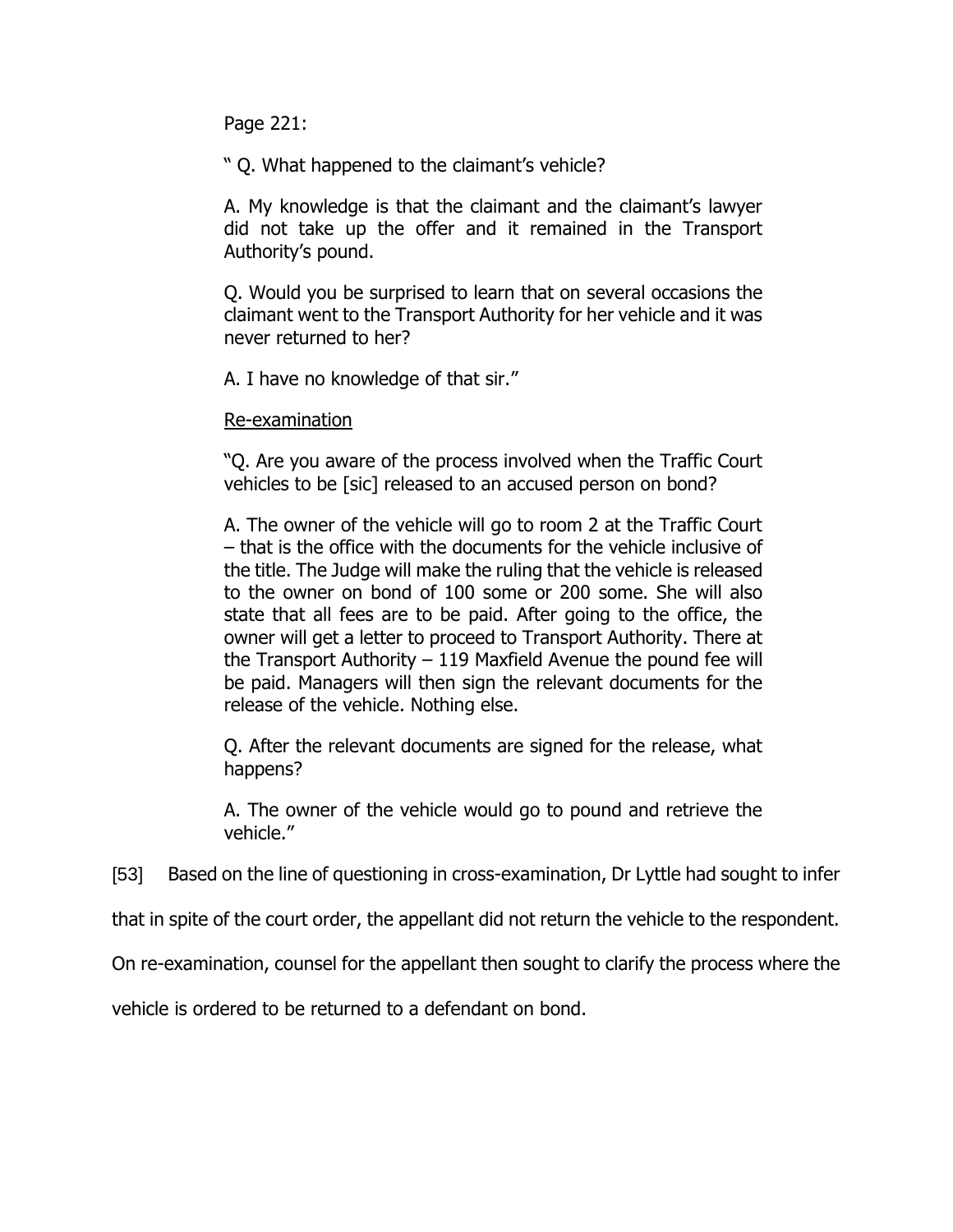[54] There was no suggestion that the respondent failed to fulfil the prerequisites of the bond and thus, the vehicle was not returned to her. It is my opinion, therefore, that the issue cannot be placed squarely in the category of an affirmative defence.

[55] Secondly, the respondent gave no evidence that she had entered into any such bond but merely that she had been attempting to locate the whereabouts of her vehicle and was unable to do so. Counsel, Dr Lyttle, in his submissions admitted this to be the case. As such, there would have been no need, in any event, for the appellant to produce witnesses or documents to prove that she had not fulfilled the prerequisites. Consequently, the learned judge erred in placing such a burden on the appellant and erred in finding that the appellant had not discharged this burden as this was never a fact in issue.

[56] However, in relation to the tort of conversion, there is no merit in Mr Campbell's submission that the three elements of wrongful taking, detention and disposal or a combination of those three, must be made out against the appellant as a state agency. The tort can be made out by any one of the above, but the evidence must suggest something more than a mere trespass (see the dictum of McIntosh JA in **Vassell Lowe** quoted at paragraph [44] above).

[57] In this event, did the learned judge have sufficient proved facts before him from which it could be ultimately concluded that there was an intention by the appellant to exercise dominion over the vehicle inconsistent with the rights of the respondent?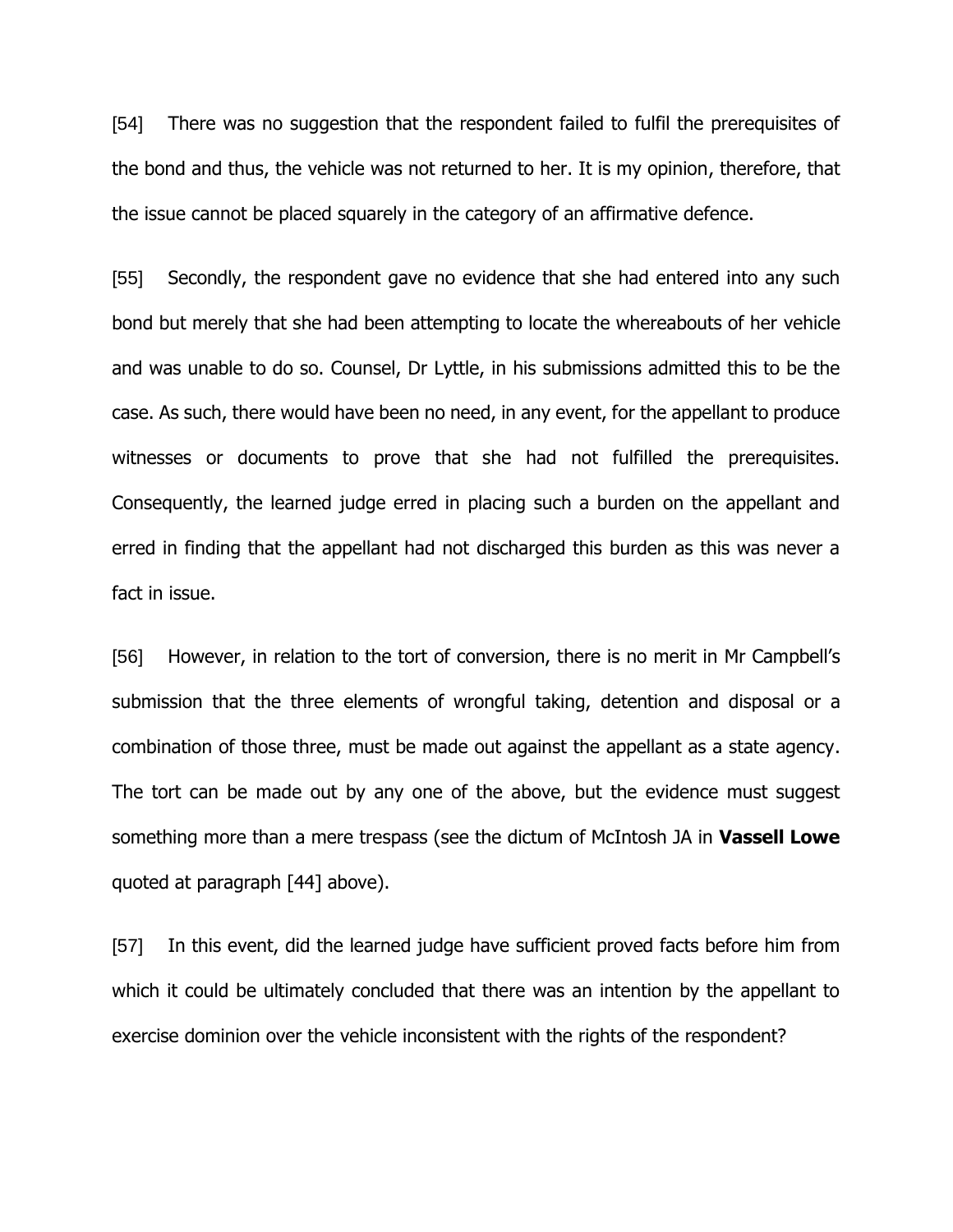[58] The essence of Mr Campbell's complaint is that there was no such evidence, bearing in mind the lack of a demand as well as the authority given to the appellant under the Transport Authority Act to dispose of vehicles not claimed after six months.

[59] In **Kuwait Airways v Iraqui Airways**<sup>24</sup> , the court undertook a review of the tort of conversion and commented<sup>25</sup> that the tort existed to provide a remedy in a large variety of situations in which a third party exercises dominion over a claimant's goods and treats them as his own. The court also commented $26$  that a lot of difficulties have occurred because the acts of conversion may take so many different forms. The essence of the tort, however, was reiterated, that there must be an intention on the part of a defendant to deny the owner's right or to assert a right which is inconsistent with the owner's right. The court also referred<sup>27</sup> to **Caxton Publishing Co Ltd v Sutherland Publishing Co<sup>28</sup>** and, in particular, to Lord Porter's adoption of Atkin J's definition of conversion which had been approved by Scrutton LJ in **Oakley v Lyster**<sup>29</sup>:

> "Atkin J goes on to point out that, where the act done is necessarily a denial of the owner's right or an assertion of a right inconsistent therewith, intention does not matter**. Another way of reaching the same conclusion would be to say that conversion consists in an act intentionally done inconsistent with the owner's right, though the doer may not know of or intended to challenge the property or possession of the true owner**." (Emphasis supplied)

 $\overline{a}$ 

<sup>28</sup> [1939] AC 178

<sup>24</sup> [2002] 2 AC 883

<sup>&</sup>lt;sup>25</sup> at paragraph 414

 $26$  at paragraph 415

<sup>27</sup> at paragraph 423

<sup>29</sup> [1931] 1 KB 148, 153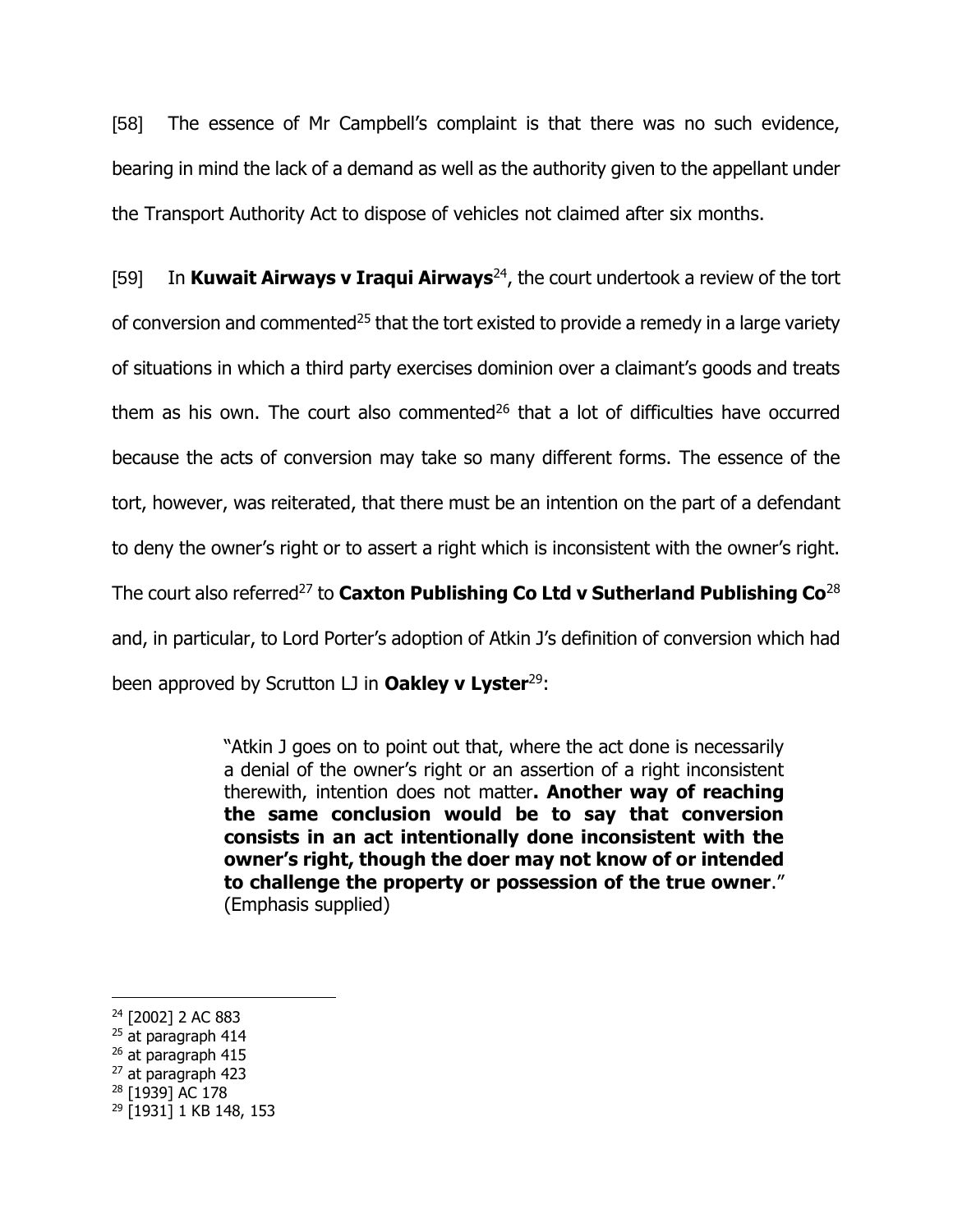[60] What was the evidence before the learned judge? The vehicle would have been removed by the agents of the appellant after a motor vehicle accident, which the judge found to have been due to the negligence of those agents.

[61] The respondent was informed that the vehicle would be taken to a particular pound. She was unable to locate the vehicle within days of it being removed to that pound and was not given any information about where it could be located. This continued even up to the trial, over three years later. The appellant had suggested that she knew that the vehicle could be found at a particular location, but no evidence was led to support this allegation. Any such knowledge was denied by the respondent both in her pleadings and in the evidence. If the whereabouts of the vehicle had been discovered by her and the bond not entered into, then the respondent would have failed to establish the tort of conversion.

[62] On the facts established in this case, even if she had posted the bond, which might have been prudent, and taken steps to pay the storage fees, it is not readily apparent how those fees would have been assessed as she was unable to obtain information about the location of her vehicle. This would have been one of the prerequisites required of her by virtue of the Transport Authority Act. If it was disposed of by virtue of the Act, that fact would be peculiarly within the knowledge of the appellant. Further, if the vehicle was indeed sold by virtue of the said Act, the appellant would have had to authorise payment of the proceeds to the respondent through the Accountant-General once she applied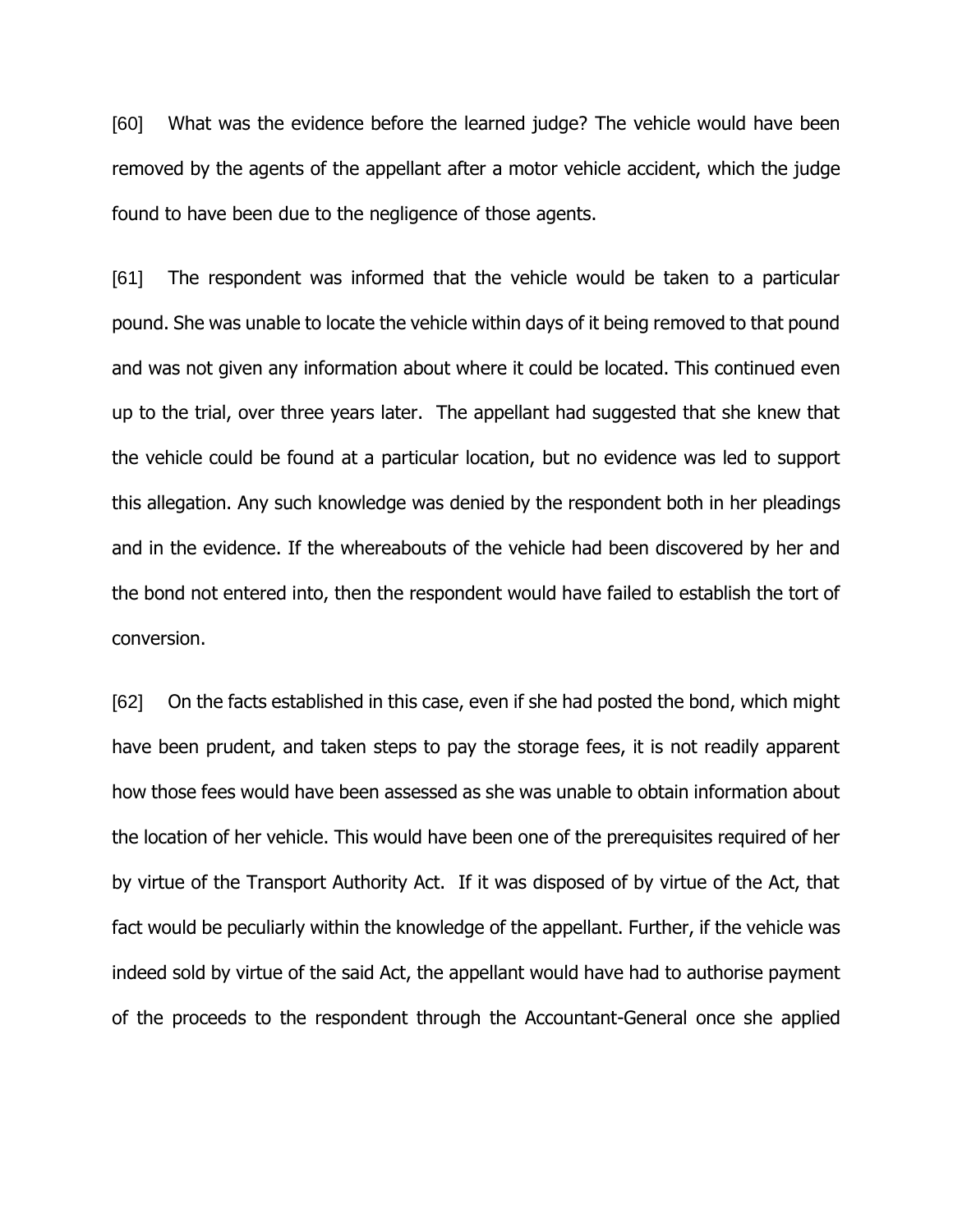within a year after the sale.<sup>30</sup> Similarly, if the vehicle was lost or destroyed due to negligence, this would be knowledge in the province of the appellant. The respondent could not be expected to prove these factors.

[63] In relation to the tort of detinue, Brooke LJ in **Kuwait Airways** at paragraph 438, opined that where there is an inability to deliver up the goods, the burden of proving matters which will, if proved, enable a defendant to escape liability, lies with the defendant. This would equally apply to the tort of conversion. In essence, this was the learned judge's assessment of the evidence before him<sup>31</sup>. It is only logical that the appellant should have within its knowledge, whether the vehicle was stolen, lost, destroyed or sold. If such evidence had been led by the appellant, it would be difficult for any court to conclude that the intention to exercise dominion had been established on the facts.

[64] So although six months had passed without there being an actual demand for the return of the vehicle, the appellant, within days of the seizure and continuing up to the trial, would have been aware that the respondent was seeking to locate her vehicle. No attempt was made by them either documentarily or orally through witnesses to assist the respondent as to where her vehicle was located. She experienced a wilful disregard of her rights as the owner of the vehicle as she was subjected to a total blackout of

 $30$  Sections 13(3)(c), (3A) and (3B)

 $31$  see paragraph [41] of his judgment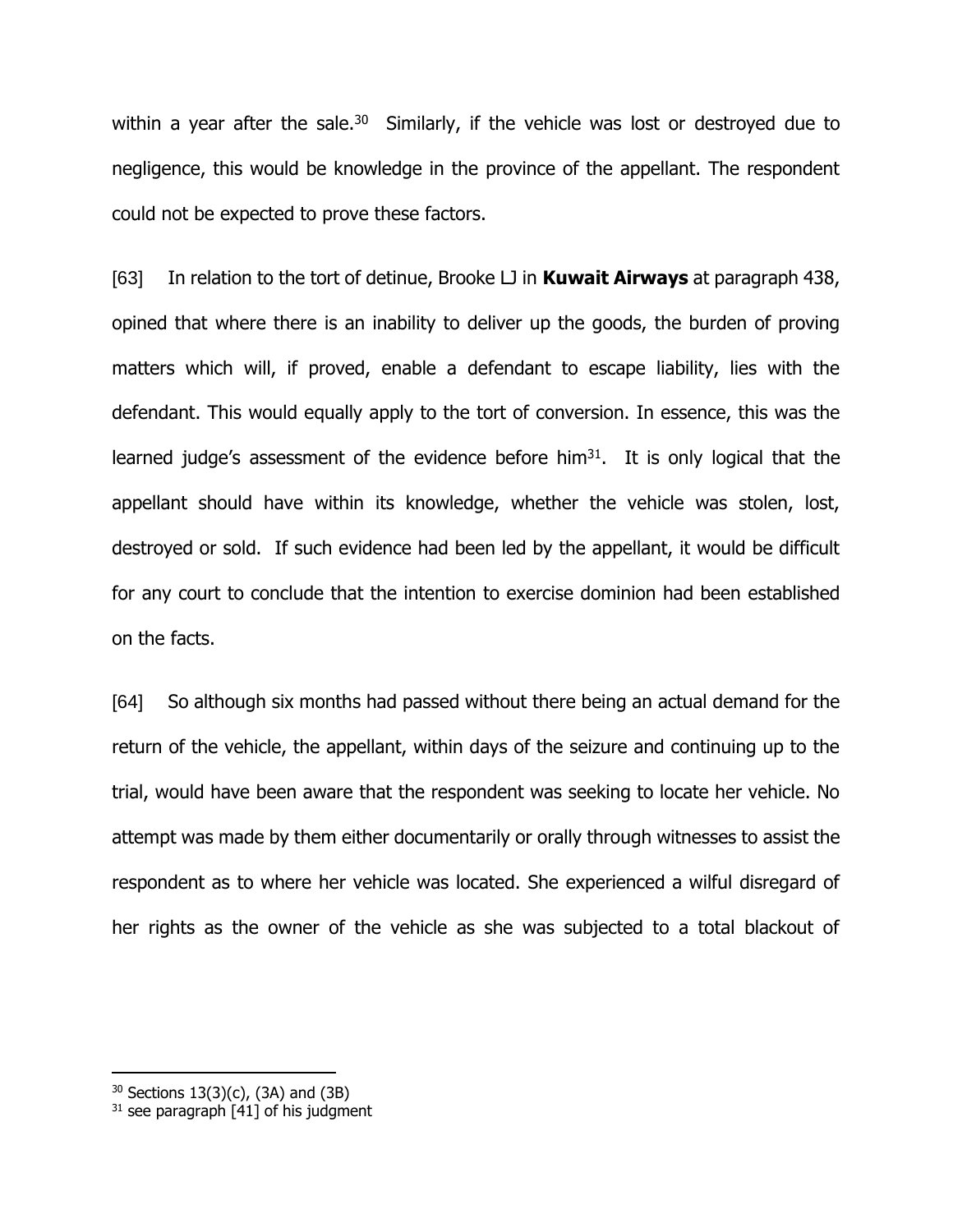communication for days, weeks, months and years even in the face of a letter written by her attorney to the appellant.<sup>32</sup>

[65] The facts of this case are unusual, as contended by Dr Lyttle, but they are facts from which it can be inferred that the wilful disregard by the appellant of the rights of the respondent amounted to acts intentionally done inconsistent with her rights as the owner of the vehicle. Alternatively, the acts of the appellant, over the period of time, to all intents and purposes, demonstrated an "unjustifiable interference with the chattel so as to question or deny the owner's title to it".<sup>33</sup> There are no contrary factual assertions to suggest otherwise.

[66] This ground of appeal therefore fails.

## **Ground 3: Whether the learned judge wrongfully admitted into evidence some paper writings said to be receipts in breach of section 31E of the Evidence Act**

## **Submissions on behalf of the appellant**

[67] In the written submissions, counsel submitted that, in response to the "Notice of Intention to Tender into Evidence and Rely on Hearsay Evidence" filed 15 May 2014 (in respect of the receipts numbered 1-56), the respondent was served with a counter notice of objection, filed 30 May 2014, in respect of receipts numbered 1-56 and 57-85. This counsel contended, had the effect of advising that the appellant required Mr Tingling to attend court for cross-examination in relation to the receipts that would have been signed by him for the rental of the vehicle. Counsel submitted that there was no evidence that

<sup>&</sup>lt;sup>32</sup> Letter dated 23 September 2011

<sup>33</sup> See **Kuwait Airways v Iraqui Airways**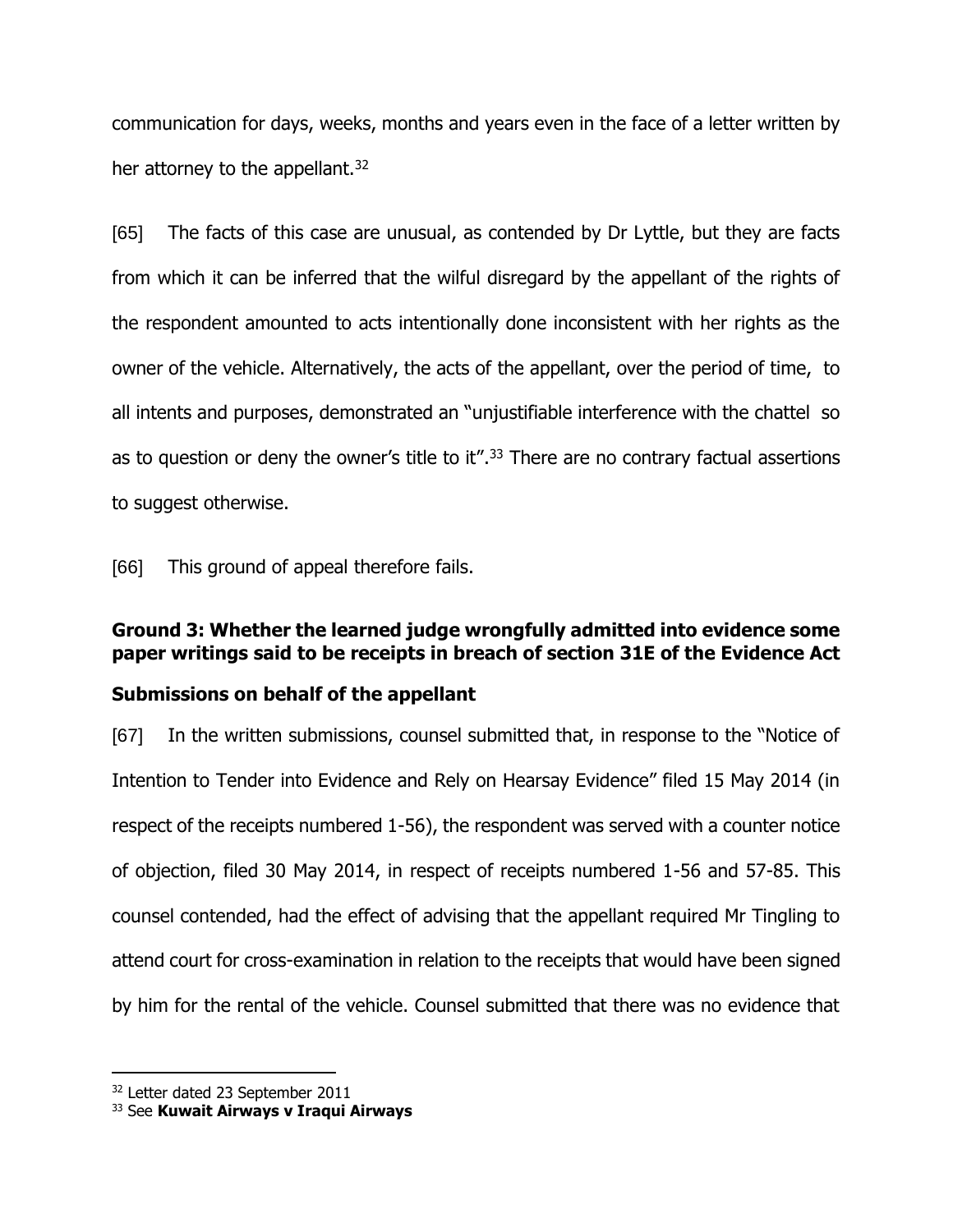Mr Tingling attended court and was released. As such, in the absence of Mr Tingling's appearance, the burden would have been on the respondent to prove that one of the circumstances in section 31E of the Evidence Act existed before the receipts could be tendered into evidence.

[68] Counsel also contended that the ruling of the learned judge that the receipts were not hearsay documents was incorrect, in the face of Mr Tingling's absence from court. Further counsel stated that there were two sets of receipts which bore different signatures. The essence of counsel's submission was that the evidence did not meet the level of proof required in order for the receipts to be tendered into evidence and therefore the judge erred in admitting the two sets of paper receipts.

[69] In the written submissions, it was contended that the judge erred in making the award of \$10,000,000.00 by virtue of admitting the receipts into evidence prior to the appellant being served with the supplemental list of documents listing the said receipts. This deprived the appellant of the opportunity to serve a notice on the respondent to prove the authenticity of the receipts. Reliance was placed on rule 28.19 of the Civil Procedure Rules (CPR).

[70] A point was also made that the said receipts did not comply with section 36 of the Stamp Duty Act. The case of **Garth Dyche v Juliet Richardson and Michael**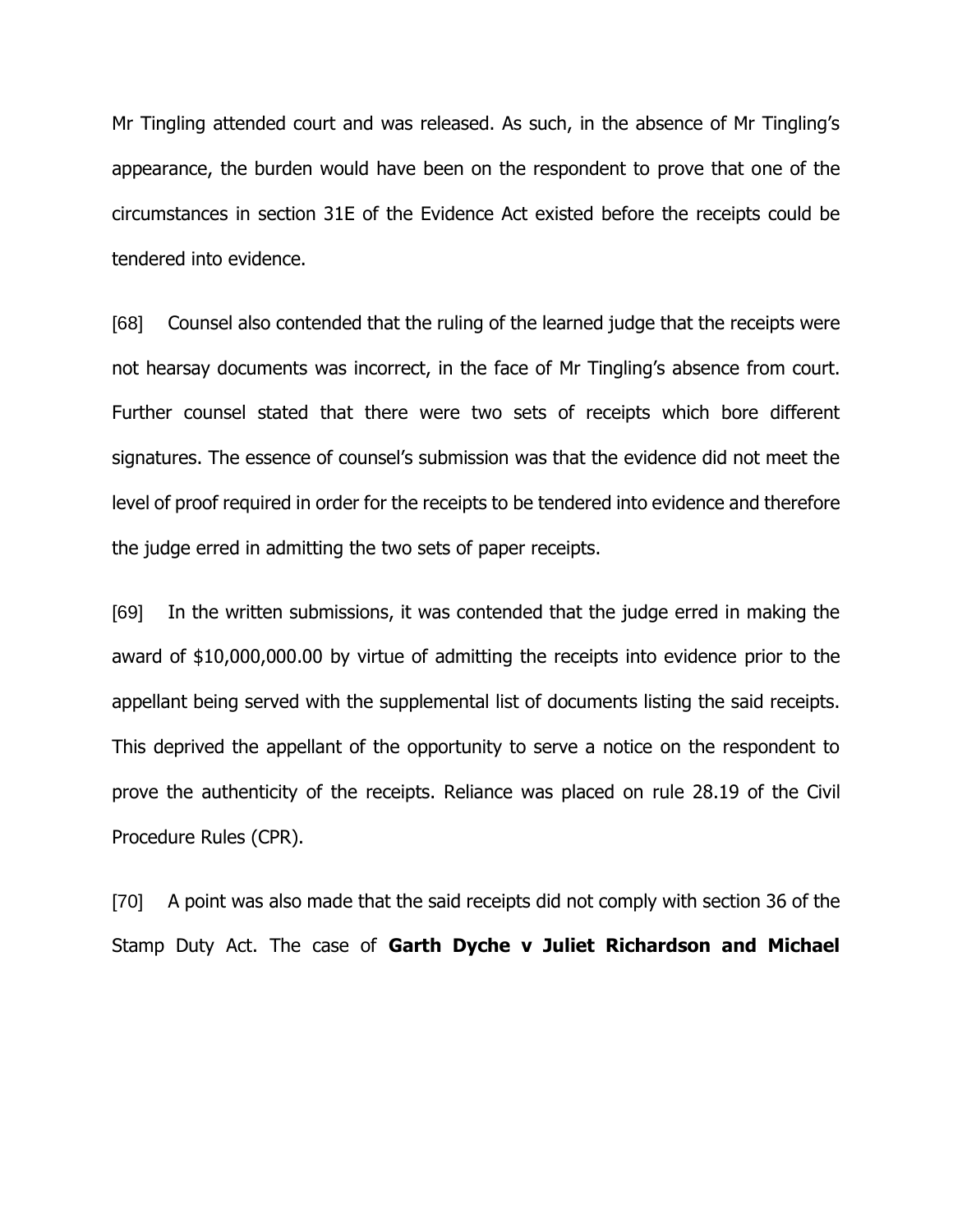**Banbury**<sup>34</sup> was cited in support. These submissions however were not pursued before this court.

### **Submissions on behalf of the respondent**

[71] Dr Lyttle acknowledged that there were two "notices of intention to tender hearsay documents" relevant to the receipts. The first was in respect of receipts numbered  $1 -$ 56 and the second was in respect of receipts numbered 57 – 85. He contended that both were duly served on the appellant's attorneys. In the written submissions, he contended that the attorney who appeared for the appellant below served counter-notices objecting to the two sets of receipts. He stated that counsel also required that the maker be called to give evidence. It was against the background of the said counter-notice of objection that the court made the order that the supplemental notice list should be served listing the corresponding receipts. The receipts were provisionally accepted by the court and were marked pending proof. Counsel contended, therefore, that the appellant is not sincere in saying that the judge was misguided as it related to section 31E(4) of the Evidence Act as there were written objections to the notices served by the respondent.

[72] Dr Lyttle informed this court that as a result of these written objections or counternotice filed by the appellant, the maker, Mr Tingling, was brought to court to give evidence. He stated that when Mr Tingling attended court, prior to the start of the court sitting, the attorneys for the appellant below were informed that he was present. It was at this time, Dr Lyttle stated, that, counsel Miss Bolton, one of the attorneys for the

<sup>34</sup> [2014] JMCA Civ 23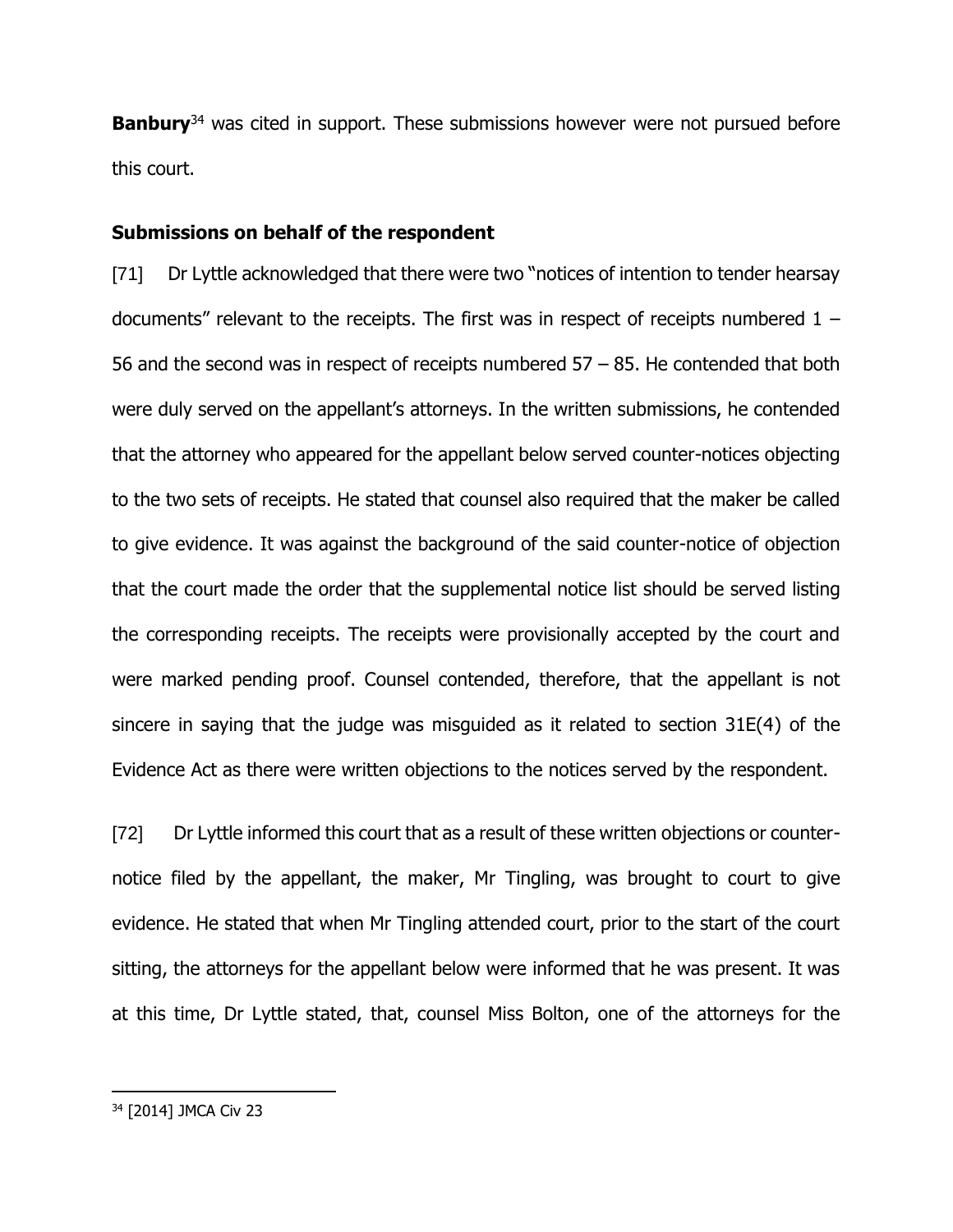appellant, acknowledged his presence and indicated that Mr Tingling would no longer be needed. Counsel stated that at the resumption of the court proceedings, at 10:00 am, the judge was so advised by counsel, Dr Lyttle, and it was at this point the receipts were admitted into evidence without any further protest.

[73] It was argued that since the appellant had the opportunity to cross-examine Mr Tingling, it was not in the mouth of the appellant to now question if the monies were actually charged.

[74] In essence, he submitted that the receipts were properly tendered and received by the court as evidence, without any further challenge to their authenticity. The respondent having satisfied the evidentiary requirements, the judgment should not be disturbed.

## **Discussion and analysis**

[75] Section 31E of the Evidence Act allows for documents to be put into evidence without the maker being called under certain conditions. For ease of reference the section is set out below:

> "(1) In any civil proceedings, a statement made, whether orally or in a document or otherwise, by any person (whether called as a witness in those proceedings or not) shall subject to this section, be admissible as evidence of any facts stated therein of which direct oral evidence by him would be admissible.

> (2) Subject to subsection (6), the party intending to tender such statement in evidence shall, at least twenty-one days before the hearing at which the statement is to be tendered, notify every other party to the proceedings as to the statement to be tendered, and as to the person who made the statement.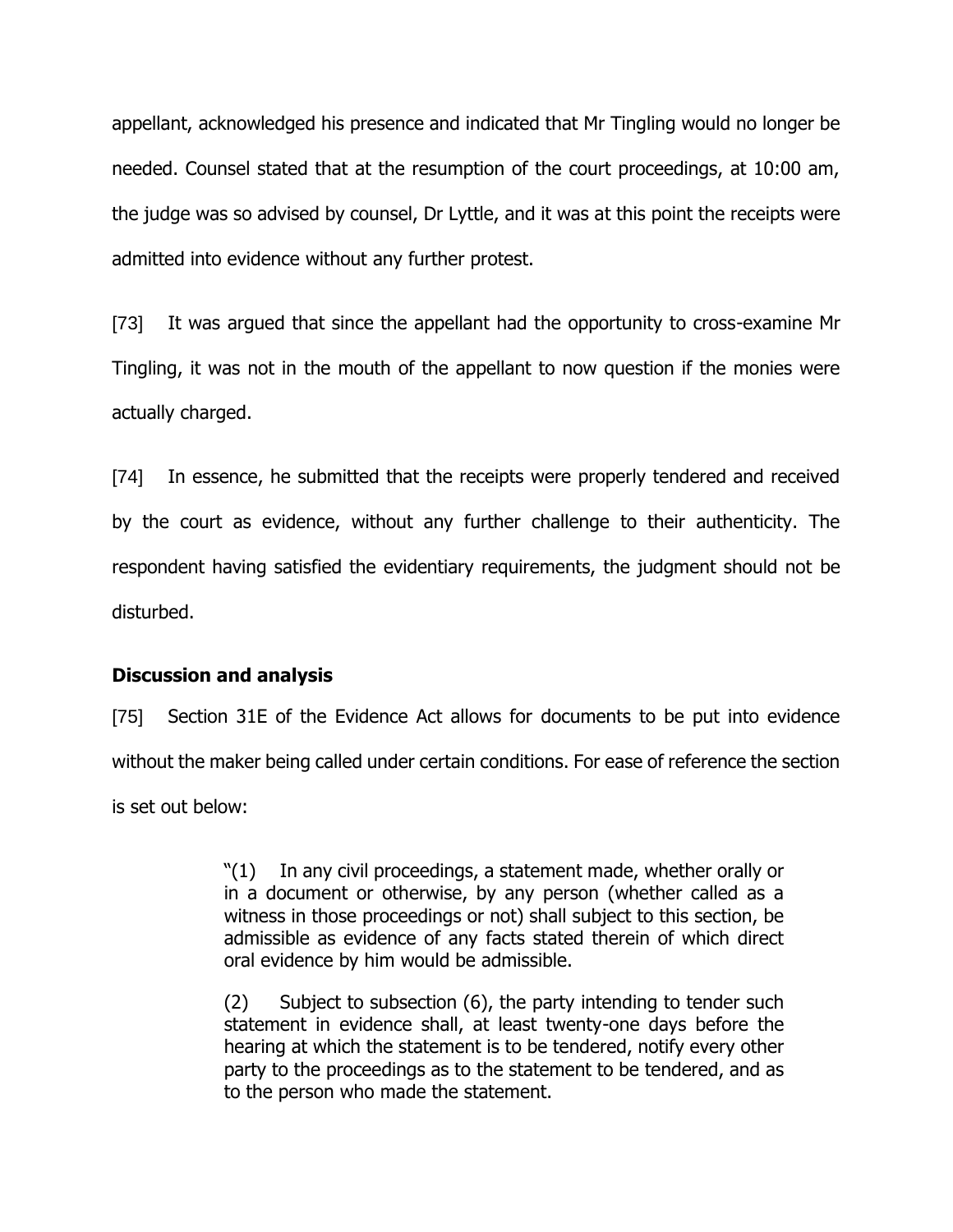(3) Subject to subsection (4), every party so notified shall have the right to require that the person who made the statement be called as a witness.

(4) The party intending to tender the statement in evidence shall not be obliged to call, as a witness, the person who made the statement if it is proved to the satisfaction of the court that such person –

(a) is dead;

(b) is unfit, by reason of his bodily or mental condition, to attend as a witness;

(c) is outside of Jamaica and it is not reasonably practical to secure his attendance;

(d) cannot be found after all reasonable steps have been taken to find him; or

(e) is kept away from the proceedings by threats of bodily harm.

(5) Where in any civil proceedings a statement which was made otherwise than in a document is admissible by virtue of this section, no evidence other than direct oral evidence by the person who made the statement or any person who heard or otherwise perceived it being made shall be admissible for the purpose of proving it.

(6) The court may, where it thinks appropriate having regard to the circumstances of any particular case dispense with or modify in relation to any party to the proceedings, the requirements for notification as specified in subsection (2).

(7) Where the party intending to tender a statement in evidence has called, as a witness in the proceedings, the person who made the statement, the statement shall be admissible only with the leave of the court."

[76] It is undisputed that the appellant was served with the notices relevant to that section in relation to the two sets of paper receipts numbered 1-56 and 57-85. It is undisputed also that a counter-notice was served requiring that the maker of the receipts attend court. At page 10 of the notes of evidence, made on 7 January 2015 (the first day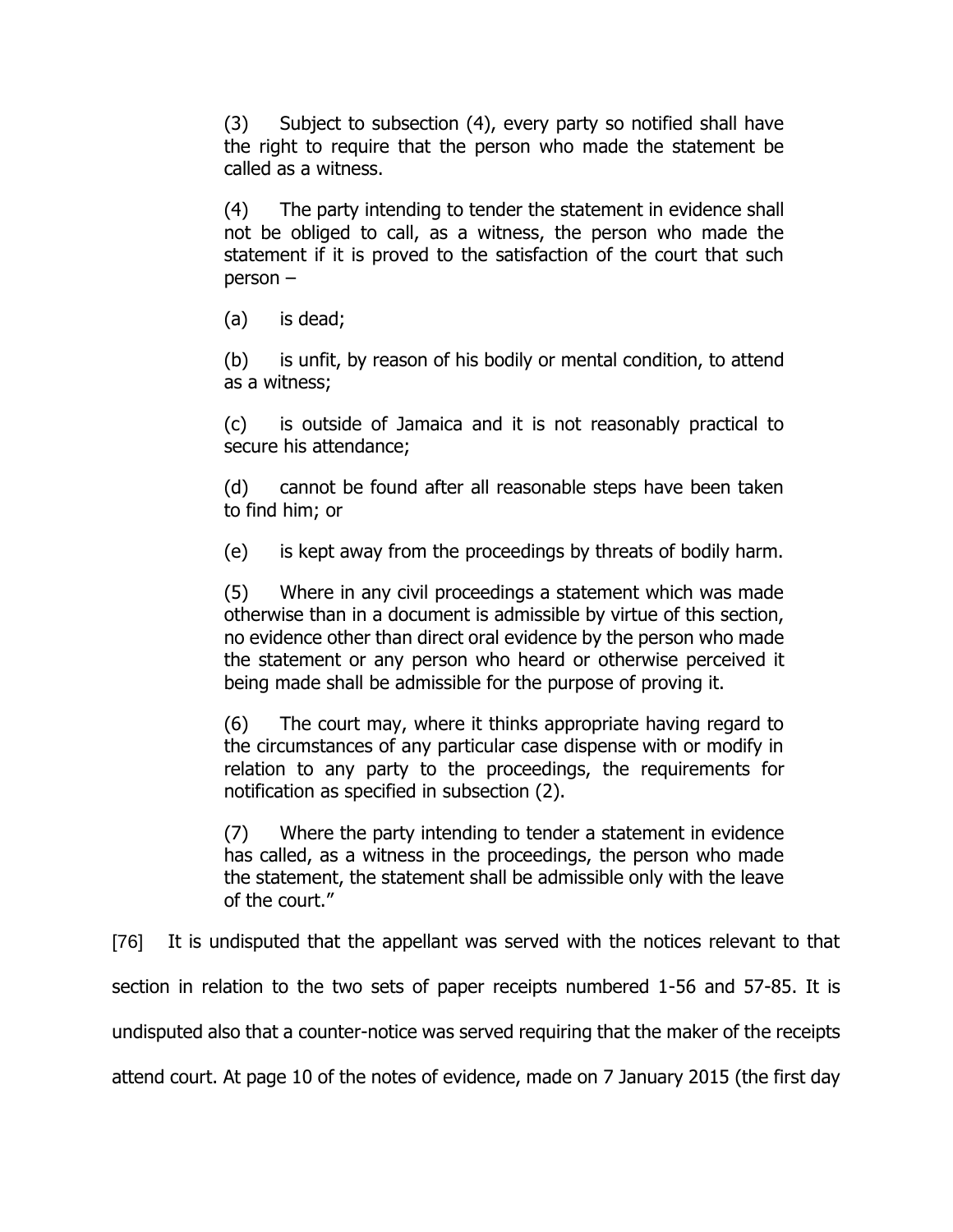of trial) it is recorded that counsel appearing for the appellant below stated that Mr Tingling needed to attend court to give evidence in relation to the receipts and objected to the receipts being admitted into evidence as hearsay evidence. The record of evidence then sets out the following:

"Court over-rules objection.

Documents (receipts) are not hearsay documents. Defence counsel also objects to these documents: Documents not disclosed. Counsel for the claimant informs the court that these documents were 'disclosed' as copies attached to the Notice of Intention to tender.

Court over-rules objection, provisionally."

[77] It is not clear to this court on what basis the ruling that the documents were not hearsay was made in the face of the objection and the requirement for Mr Tingling to attend court at that specific time in the proceedings. However, the learned judge merely allowed the receipts to be put into evidence on a provisional basis, as submitted by Dr Lyttle, until a supplemental list of documents containing all the receipts had been served on the appellant. This would have been required by rule 28.8(2) of the CPR. It is not contested, however, that all the above-mentioned receipts had been disclosed to the appellant as they were attached to the notices of intention. The learned judge ordered that the supplemental list of documents in compliance with the rules of court referring to each of the receipts was to be filed by 8 January 2015.

[78] The matter was eventually adjourned during the month of January to October 2015. On 5 October, it is noted on the record that various receipts were accepted and marked as exhibits 6 to 71, and that by 6 October counsel for the respondent was to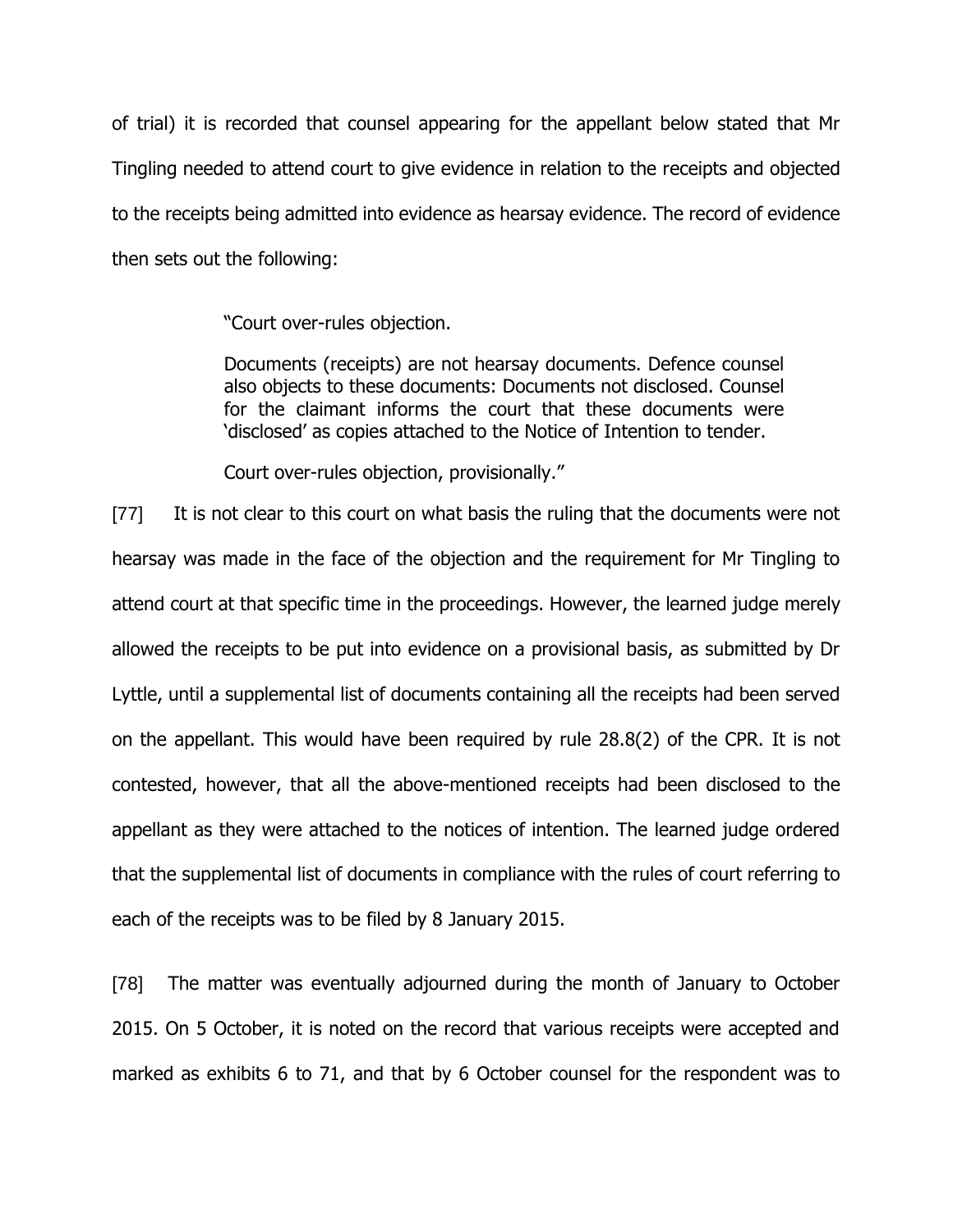provide to the court proof of service of the supplemental list of documents which was filed on 8 January 2015.

[79] There appears on the record to be no further objection made to the receipts being put into evidence on 5 October 2015 without the appearance of Mr Tingling. The initial challenge made in relation to these receipts at trial was that Mr Tingling should appear.

[80] The evidence of the respondent was to the effect that she had rented the vehicle from Mr Tingling and had received all the relevant receipts from him. While there is no affidavit speaking to Mr Tingling's appearance in court, there is also no affidavit disputing Dr Lyttle's account as to what took place. At that time, counsel for the appellant below was not the same counsel who appeared before this court. Dr Lyttle, however, was the counsel appearing for the respondent below. Mr Campbell did not challenge in any meaningful way this information given by Dr Lyttle on the point. Further, there is no notation made by the learned judge that there was a continued objection to the receipts being unconditionally admitted into evidence on 5 October 2015. The record therefore is supportive of Dr Lyttle's contention on this point.

[81] As it relates to the signatures which counsel for the appellant sought to impugn, this court does note that there is somewhat of a dissimilarity between the signature appearing on receipts 1-56 when compared to receipts  $57 - 85$ . Section 31E(2) of the Evidence Act does state that there should be notification of the maker of the statement. However, since Mr Tingling's presence appeared to be no longer required by counsel for the appellant below, and there being no evidence from any handwriting expert disputing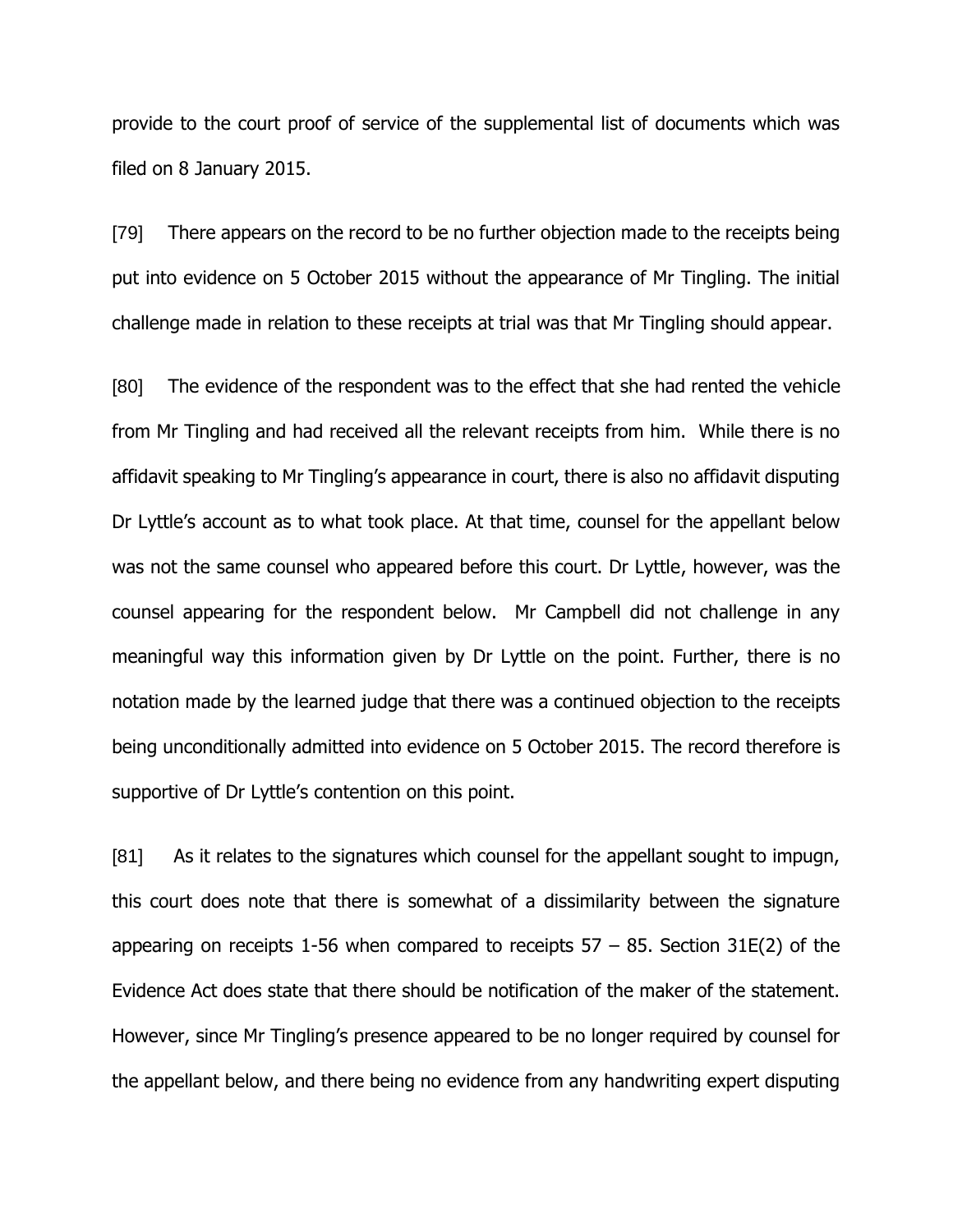the authenticity of the signature, there is no basis to challenge the admission of the receipts into evidence. No procedural irregularity has been established by the appellant relevant to section 31E(2) of the Evidence Act. This ground of appeal is therefore without merit and must fail.

## **Ground 2: Whether the respondent proved the consequential loss flowing from such conversion**

#### **Submissions on behalf of the appellant**

[82] It was argued that the respondent's consequential loss must be a provable figure and that the learned judge failed to properly consider the supporting evidence. Mr Campbell also contended that even if all the receipts were properly admitted, they did not amount to the \$10,000,000.00 awarded.

[83] He submitted that what the learned judge appeared to use was an odd computation as the receipts numbered 1- 54 totalled \$1,956,000.00 and the remaining ones which bore, in his estimation, an unknown signature, totalled \$5,004,000.00. The overall amount would have been \$6,960,000.00. Mr Campbell also submitted that the learned judge erred by including in the award the sum of \$186,000.00 which was claimed by way of an unsigned receipt.

[84] In the written submissions, the issue of mitigation was raised. It was contended that the learned judge was wrong in awarding the respondent damages for loss of use of her motor vehicle from the day it was seized to the date of judgment, insofar that the learned judge failed to give any weight to the respondent's duty to mitigate her loss notwithstanding the appellant cross-examining the respondent on same.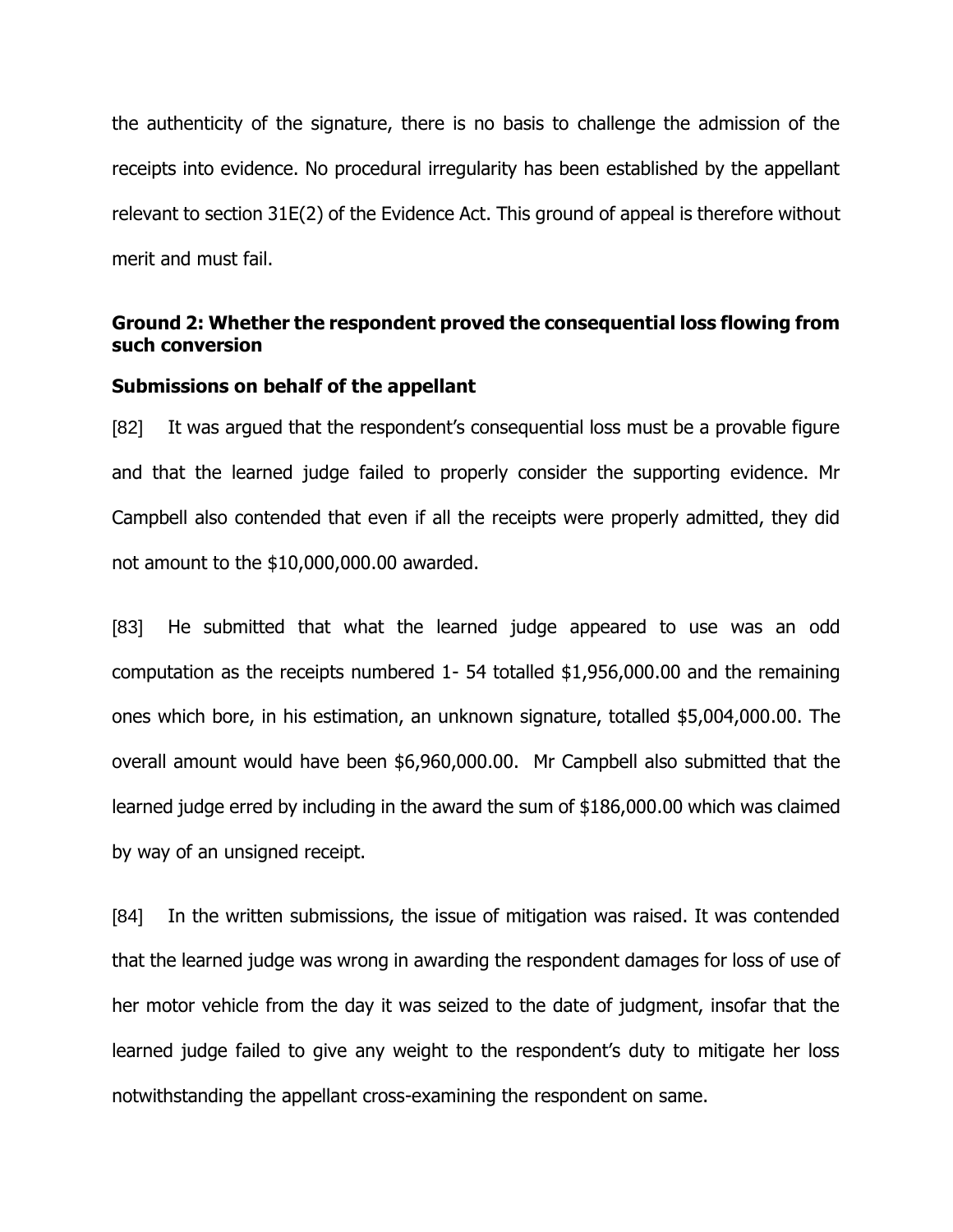[85] It was submitted that the rental of the motor vehicle at such a cost for such a duration was excessive and the judge, as a matter of law, had a duty to consider the point of mitigation even if the appellant's counsel did not pursue the point in submissions. Particularly, since in less than three months the respondent paid to Mr Tingling an amount that was in excess of the value of her motor vehicle. Reference was made to the dictum of Viscount Haldane from **British Westinghouse Electric and Manufacturing Company Limited v Underground Electric Railways Company of London Limited**<sup>35</sup>, wherein he opined that while a claimant is entitled to compensation for pecuniary losses which flow from the defendant's breach, the first principle is qualified by a second which imposes on a claimant the duty of taking all reasonable steps to mitigate the loss consequent on the breach, and debars him from claiming any part of the damage which is due to his neglect to take such steps.

[86] Another argument raised in the written submissions, which was not pursued before the court in oral submissions, was that the contract between the respondent and Mr Tingling was illegal. This was so because the agreement was not stamped in accordance with the Stamp Duty Act, and also because Mr Tingling was not carrying on a registered business at the time when the contract was entered into. Section 3(1) of the Registration of Business Names Act was referred to.

<sup>35</sup> [1912] AC 673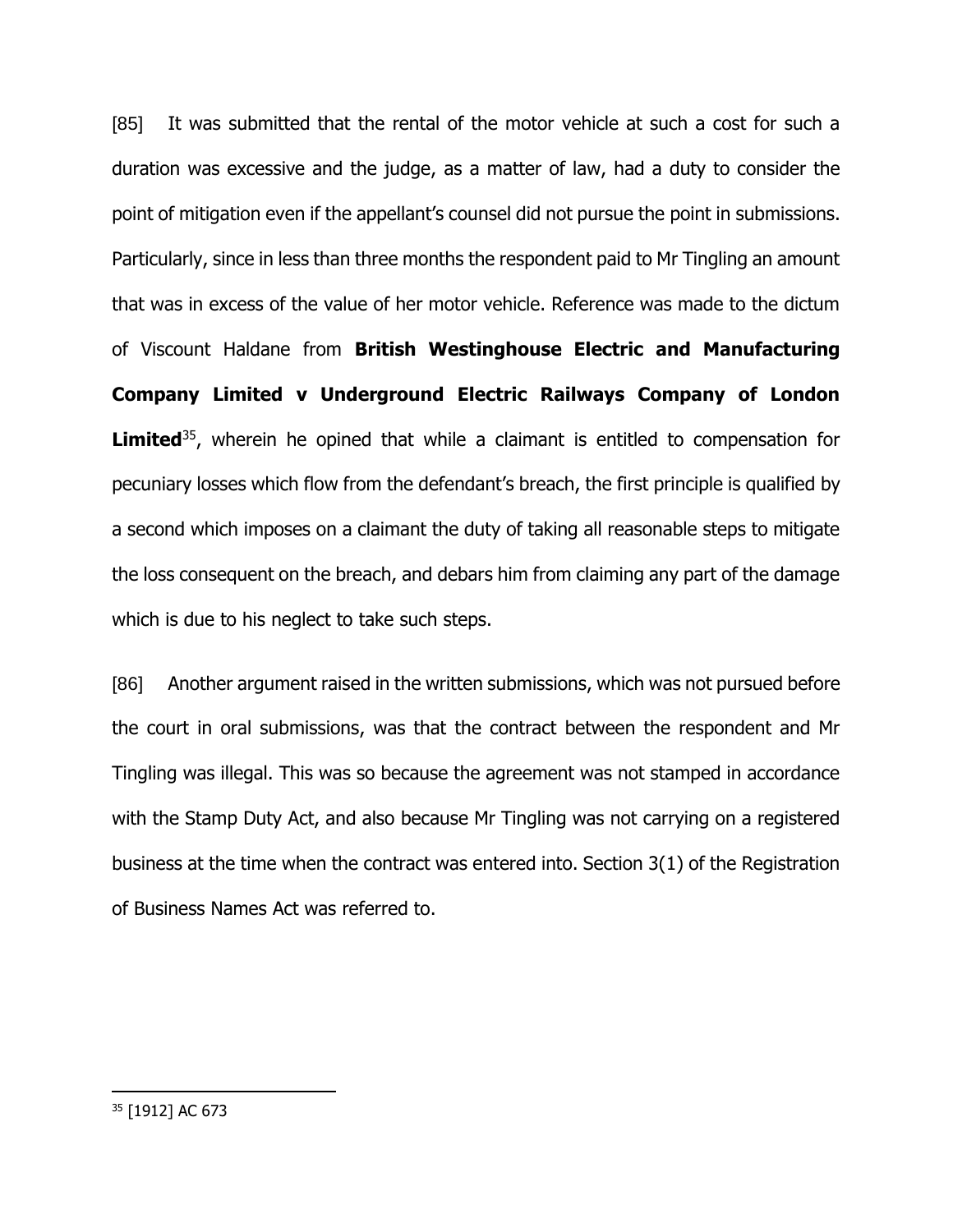#### **Submissions on behalf of the respondent**

[87] Dr Lyttle submitted that the sum of \$10,000,000.00 was awarded to reimburse the respondent for the monies she paid to one, Mr Tingling, for the rental of a motor vehicle that she was compelled to rent from the date of seizure to the date of the trial.

[88] Regarding the correctness of the figure, Dr Lyttle submitted orally that it was \$12,000,000.00 that was being claimed for the loss of the use of the vehicle and that the learned judge reduced the award to \$10,000,000.00 as he made a reduction for Saturday and Sunday. Dr Lyttle conceded orally that he would not be resisting the challenge to the unsigned receipt for the sum of \$186,000,00. Counsel made no submissions as to whether the figure awarded was correct based on the totality of the receipts.

[89] Counsel relied on two cases, the first was **Macrae v HG Swindells**<sup>36</sup> where it was held that the hiring of another car was the result of the negligence of customers, as such the length of time the car ceased to be available was irrelevant.

[90] In relation to mitigation, counsel relied on **Watson-Norie Ltd v Shaw**<sup>37</sup> where the issue was that the plaintiff failed to mitigate as he hired a car for £40 per week. The defendant placed before the court at trial that there were other cars which could have been rented for lesser amounts. The Court of Appeal held that there was material placed before the court that a reasonable substitute could have been hired for £25 per week, so the judge was entitled to reach the conclusion he did. In the present case, counsel

<sup>36</sup> [1954] 2 All ER 260

<sup>37</sup> [1967] 1 Lloyd's Rep 515, 111 Sol Jo 117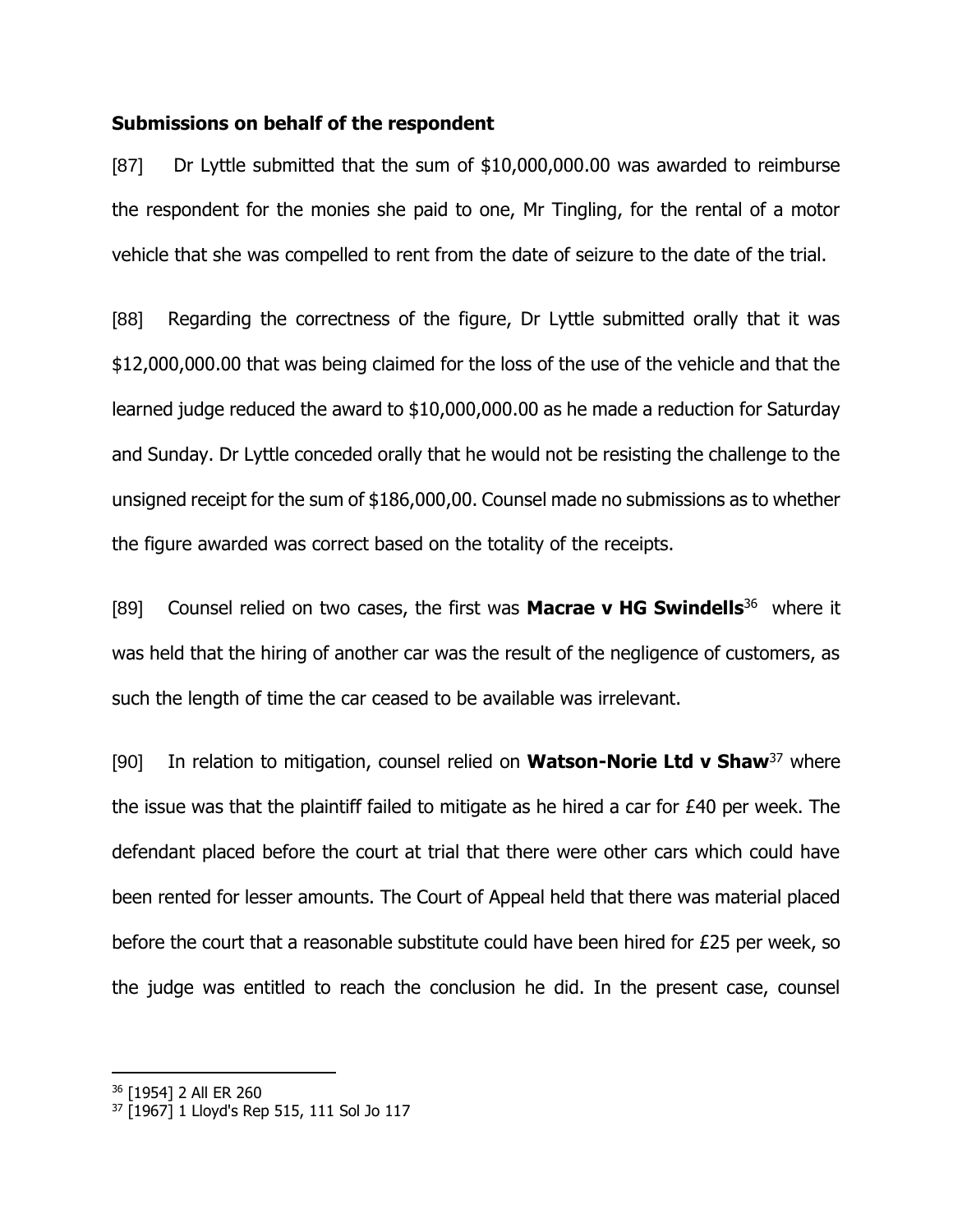contended that there was no issue raised or objection taken by the appellant's attorney about the daily rate for rental or that a motor vehicle could have been rented at a lower daily rate. It would have been for the appellant to put before the court that a similar motor vehicle could have been rented at a lower rate, and this was not done.

[91] On the other hand, Dr Lyttle submitted that the appellant could have mitigated damages by entering into some form of settlement.

[92] On the issue of illegality of the contract, as previously mentioned, this contention was raised in the written submissions and not pursued in oral submissions. In any event, it was argued by Dr Lyttle that this was never mentioned in the appellant's pleadings or raised in the court below.

#### **Discussion and analysis**

[93] The learned judge made an award of damages for conversion in the sum of \$10,400,000.00. The amount of \$400,000.00 is not being contested by the appellant as this relates to the value of the vehicle which was never restored to the respondent. What remains in contention is the award of \$10,000,000.00. The learned judge apparently arrived at this figure by approximating to the nearest million dollars, 6/7 of \$12,000,000.00. <sup>38</sup> This would amount to \$10,285,714.30 and would be based on the totality of monies paid out to Mr Tingling as evidenced by the two sets of receipts. His justification for awarding only 6/7 of the total sum was that the respondent would not have needed to rent an alternate motor vehicle for more than six days per week. This

 $38$  as stated at paragraph [68] of his judgment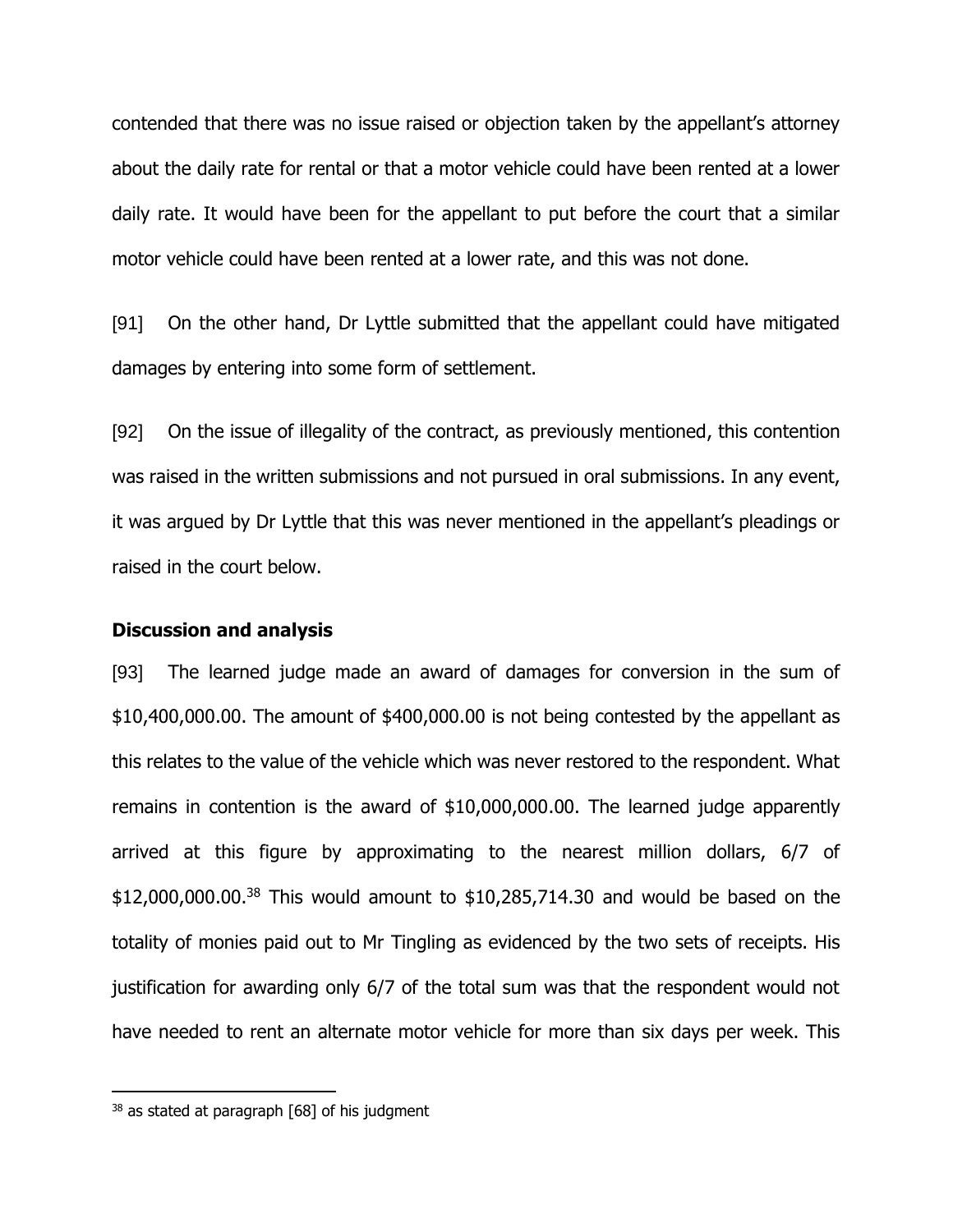was contrary to Dr Lyttle's submission that it was reduced by two days which would be 5/7. The judge approximated this sum to the nearest million dollars which was \$10,000,000.00.

[94] It is clear that this award was made for special damages<sup>39</sup> and that the learned judge appreciated that generally such damages should be specifically pleaded and proven.<sup>40</sup>

[95] In the particulars of claim, the respondent particularised her loss as follows: "Loss of use of vehicle from 15 February 2011 to 24 April 2012 amounting to 440 days at \$6,000 per day and is continuing". This is consistent with the respondent's evidence that she rented a Toyota Ace Van at a rate of \$6,000.00 per day and that sometimes, she would pay fortnightly and the receipts would be written monthly. The receipts tendered are for the period starting 16 February 2011 to 10 May 2014. This period amounts to 1180 days (three years, two months and 25 days), inclusive of the start and end dates. Using the daily rate of \$6,000.00, this would amount to \$7,080,000.00.

[96] It is noted that in cross-examination, the respondent was asked if she paid Mr Tingling over \$8,000,000.00 in cash over three years, and she responded that she was not "counting it like that", but eventually agreed. This court agrees with the written submissions of counsel for the respondent that the appellant did not provide any evidence in relation to mitigation of damages in terms of comparable rental amounts, as was done

 $39$  as demonstrated at paragraph [68] of his judgment

<sup>40</sup> see paragraph [60] of his judgment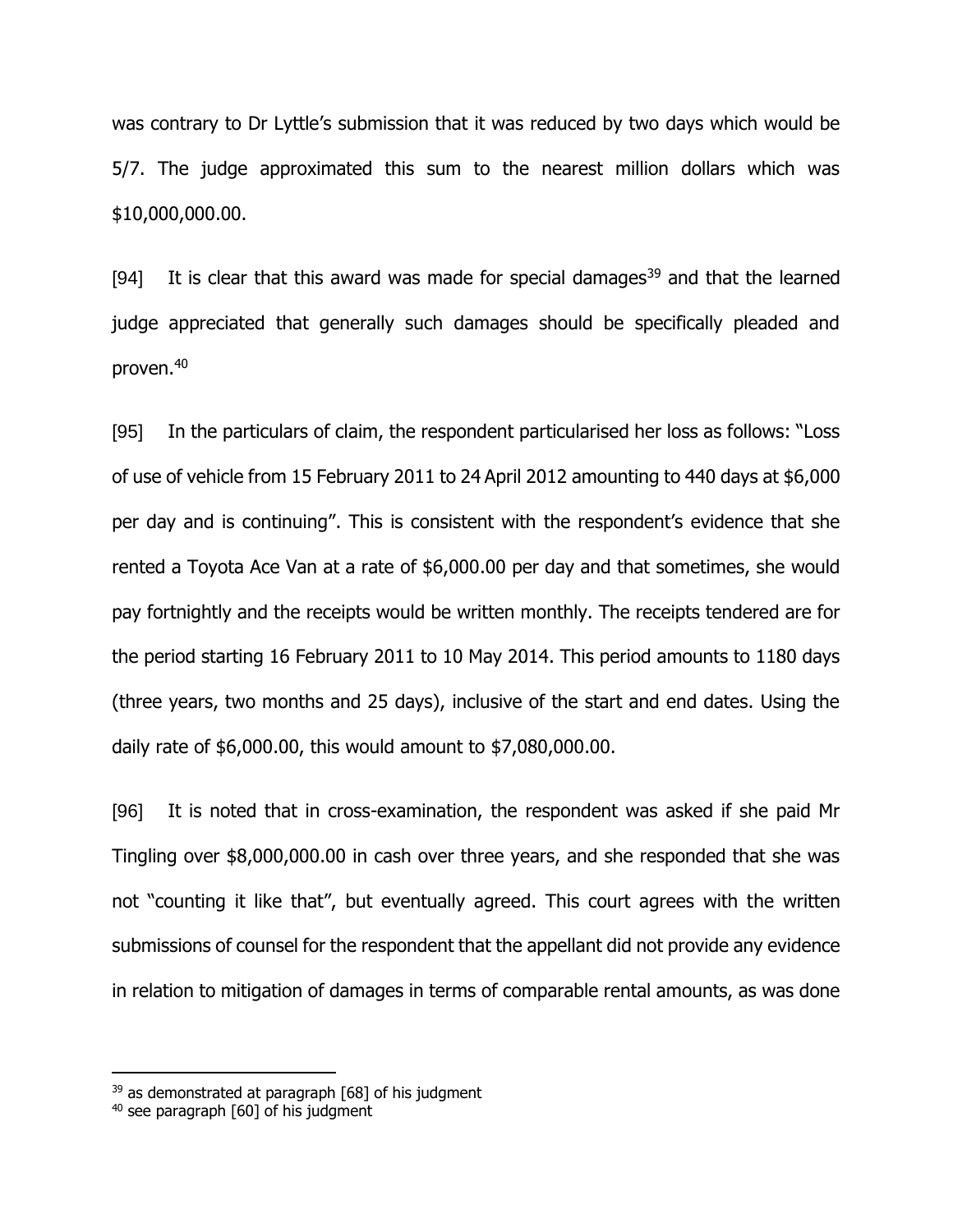in the case of **Watson Norie Ltd v Shaw**. In that case, evidence had been provided of alternatives which were less costly. The judge found that one of the alternatives would have been suitable and considered that the plaintiffs had been casual in hiring a replacement not to have made inquiries if a suitable car could have been obtained more cheaply. The issue of a suitable replacement would have been well appreciated by the appellant in the case at bar as the evidence also revealed that the respondent had communicated via her attorney with the appellant by letter prior to the trial claiming loss of use of her vehicle at \$6,000.00 per day.<sup>41</sup> It is difficult therefore to conclude that the learned judge erred in accepting the evidence of the respondent in relation to what she paid for a comparable vehicle.

[97] The issue of illegality was not raised by counsel below nor argued before this court, so this court will make no pronouncement on the issue as set out in the written submissions.

[98] The respondent, therefore, did prove her consequential loss in relation to expenses for daily rental of a comparable vehicle and the learned judge was correct in making an award.

[99] In relation to the actual sum awarded by the learned judge, Dr Lyttle has conceded that the unsigned receipt in the amount of \$186,000.00 ought to be excluded from the total. The learned judge did not indicate by what means he came to the sum of

 $41$  Letter dated 23 September 2011 from Garth E Lyttle & Company to the Transport Authority – attached to the particulars of claim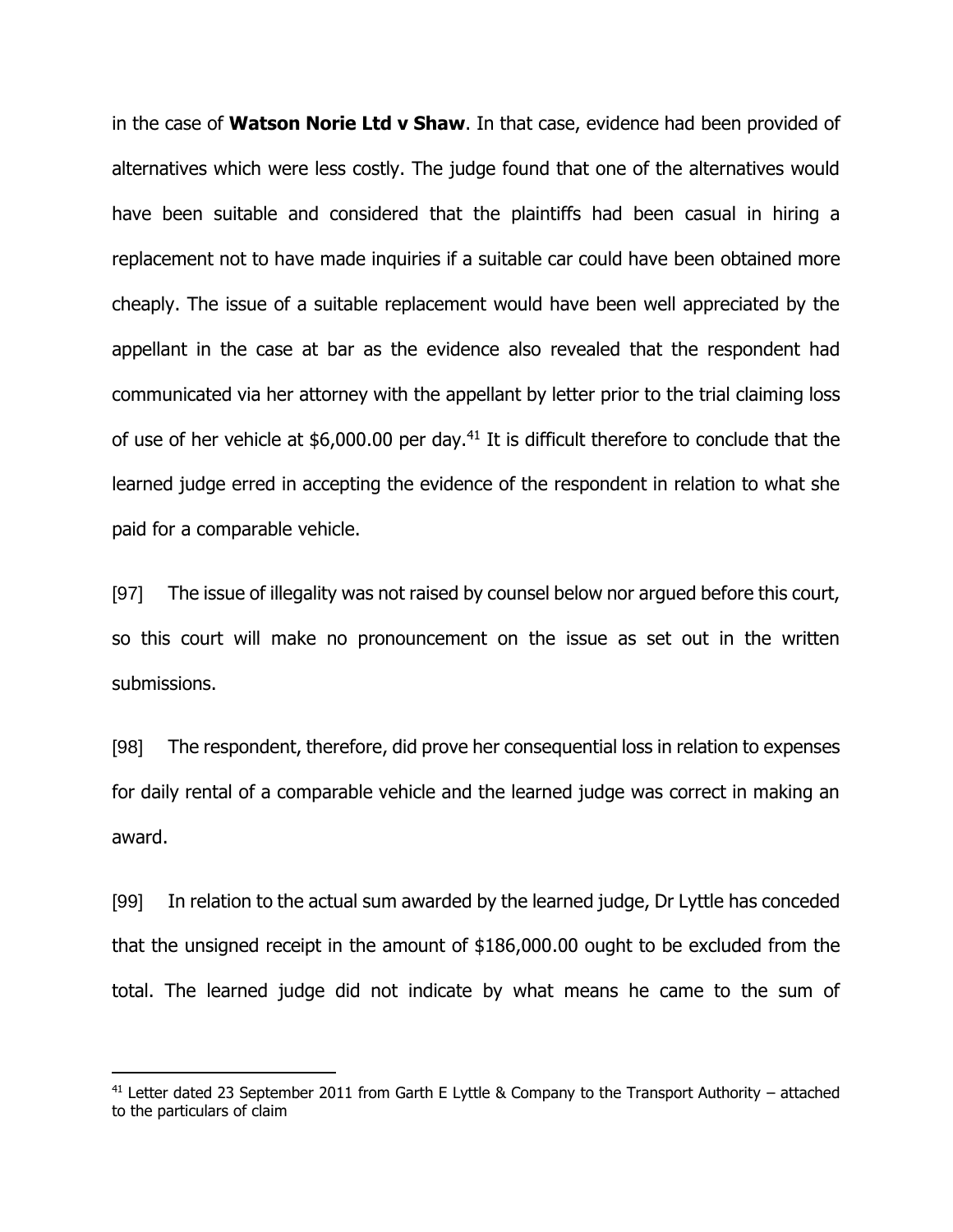\$12,000,000.00. As mentioned previously, if one were to use the pleaded daily rate of \$6,000 this would amount to \$7,080,000.00 for seven days per week for the total period. However, based on this court's own computation of the receipts tendered into evidence (excluding the unsigned one) the total is \$6,960,000.00 which is consistent with the figure which Mr Campbell submitted. It is apparent therefore that the learned judge made an error in the calculation of the total. The award should therefore be adjusted to 6/7 of \$6,960,000.00 which is \$5,965,714.29.

#### **Conclusion**

[100] Based on the evidence, the learned judge cannot be faulted for concluding that the tort of conversion had been proved by the respondent against the appellant. He was also correct in his conclusion that the consequential loss was proved, however, the proper sum to be awarded is in the amount of \$5,965,714.29, as calculated at paragraph [99] above. The amount of \$400,000.00 which was awarded for the value of the motor vehicle and which was not contested by the appellant will remain.

[101] The egregious conduct of the servants of the appellant gave rise to these proceedings. This court has found that the respondent had been treated with scant regard and this continued even up to the hearing of the appeal as no explanation or acknowledgement of responsibility has been given to the respondent in relation to her vehicle. Although the appellant has experienced some measure of success on its appeal, in the interests of justice it should not be awarded any costs. In the circumstances, the respondent should be entitled to all of her costs.